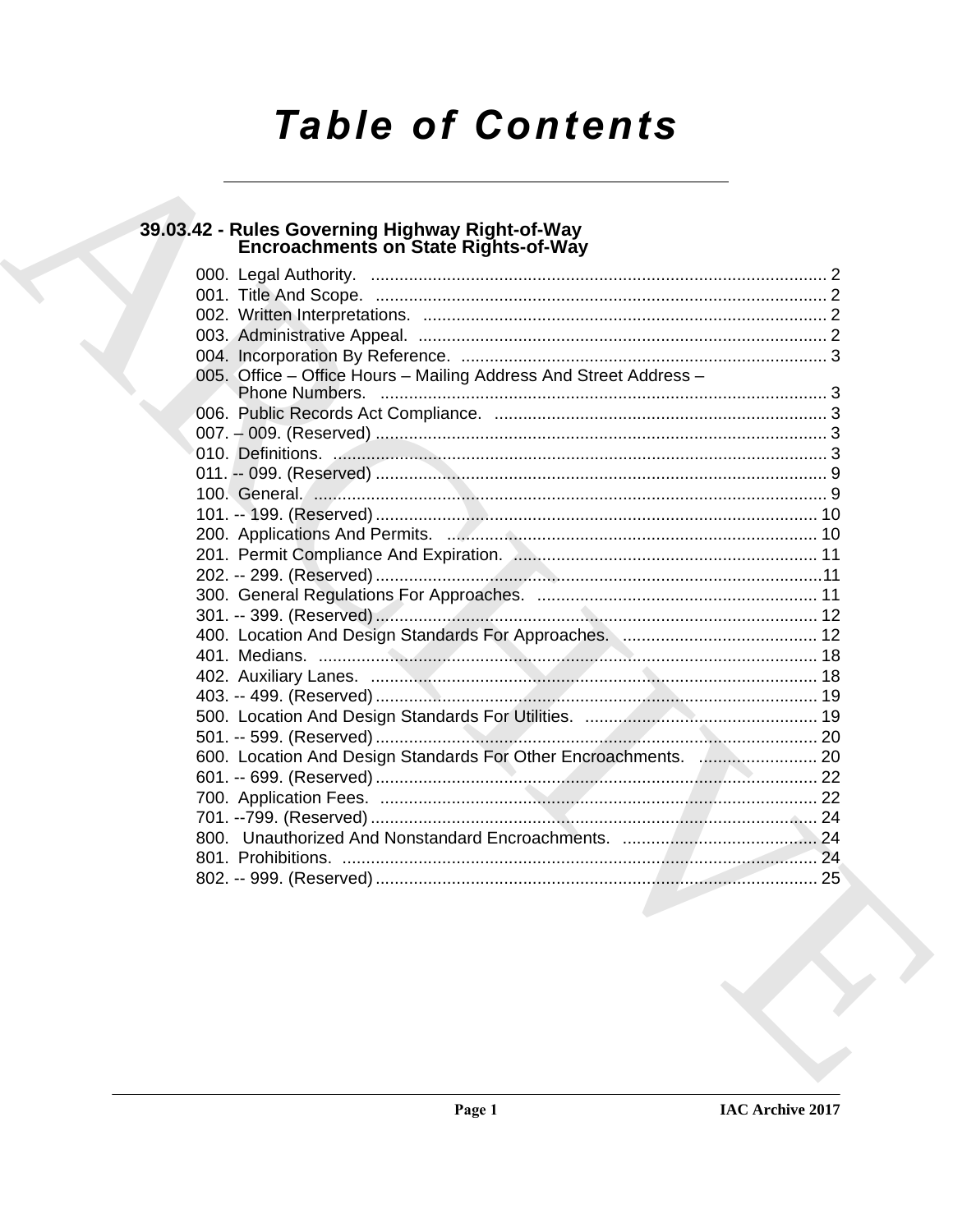#### **IDAPA 39 TITLE 03 CHAPTER 42**

### **39.03.42 - RULES GOVERNING HIGHWAY RIGHT-OF-WAY ENCROACHMENTS ON STATE RIGHTS-OF-WAY**

### <span id="page-1-1"></span><span id="page-1-0"></span>**000. LEGAL AUTHORITY.**

### <span id="page-1-2"></span>**001. TITLE AND SCOPE.**

### <span id="page-1-3"></span>**002. WRITTEN INTERPRETATIONS.**

# <span id="page-1-7"></span><span id="page-1-6"></span><span id="page-1-5"></span><span id="page-1-4"></span>**003. ADMINISTRATIVE APPEAL.**

|                               | <b>CHAPTER 42</b>                                                                                                                                                                                                                                                                                                                                                                                                                                                                     |             |  |  |  |
|-------------------------------|---------------------------------------------------------------------------------------------------------------------------------------------------------------------------------------------------------------------------------------------------------------------------------------------------------------------------------------------------------------------------------------------------------------------------------------------------------------------------------------|-------------|--|--|--|
|                               | 39.03.42 - RULES GOVERNING HIGHWAY RIGHT-OF-WAY<br><b>ENCROACHMENTS ON STATE RIGHTS-OF-WAY</b>                                                                                                                                                                                                                                                                                                                                                                                        |             |  |  |  |
| 000.                          | LEGAL AUTHORITY.<br>The Idaho Transportation Board adopts this rule under the authority of Sections 40-310, and 40-312, and per the<br>requirements of Sections 40-311, 40-313, 49-202(19), (23) and (28), and 49-221, Idaho Code.                                                                                                                                                                                                                                                    | $(3-27-13)$ |  |  |  |
| 001.                          | TITLE AND SCOPE.                                                                                                                                                                                                                                                                                                                                                                                                                                                                      |             |  |  |  |
| 01.                           | Title. This rule shall be known as IDAPA 39.03.42, "Rules Governing Highway Right-of-Way<br>Encroachments on State Rights-of-Way," IDAPA 39, Title 03, Chapter 42.                                                                                                                                                                                                                                                                                                                    | $(3-30-01)$ |  |  |  |
| 02.<br>highway rights-of-way. | Scope. It is the purpose of this rule to establish standards and guidelines for encroachments on state                                                                                                                                                                                                                                                                                                                                                                                | $(3-30-01)$ |  |  |  |
| 002.                          | <b>WRITTEN INTERPRETATIONS.</b><br>In accordance with Section $67-5201(19)(b)(iv)$ , Idaho Code, the Idaho Transportation Department has written<br>statements which pertain to the interpretation of the rules of this chapter, or to the documentation of compliance with<br>the rules of this chapter. The document is available for public inspection and copying at cost at the Office of the<br>Traffic Engineer, 3311 West State Street, P. O. Box 7129, Boise, ID 83707-1129. | $(3-30-01)$ |  |  |  |
| 003.                          | ADMINISTRATIVE APPEAL.                                                                                                                                                                                                                                                                                                                                                                                                                                                                |             |  |  |  |
| 01.                           | <b>Commencement</b> . Applicants may appeal denied permits, or permits granted with conditions that<br>the applicant believes to be unreasonable, in writing to the Department's District Engineer within thirty (30) days of<br>receipt of written notification of the denial or grant of the permit. The appeal process commences on the date the<br>Department's District office receives written notification of appeal from the applicant.                                       | $(3-27-13)$ |  |  |  |
| a.                            | Idaho Transportation Department, District One<br>600 West Prairie<br>Coeur d'Alene, ID 83814-8764                                                                                                                                                                                                                                                                                                                                                                                     | $(3-30-01)$ |  |  |  |
| b.                            | Idaho Transportation Department, District Two<br>2600 North and South Highway<br>Lewiston, ID 83501-0837                                                                                                                                                                                                                                                                                                                                                                              | $(3-30-01)$ |  |  |  |
| c.                            | Idaho Transportation Department, District Three<br>8150 Chinden Blvd<br>Boise, ID 83714-2028                                                                                                                                                                                                                                                                                                                                                                                          | $(3-30-01)$ |  |  |  |
| d.                            | Idaho Transportation Department, District Four<br>216 Date Street<br>Shoshone, ID 83352-0820                                                                                                                                                                                                                                                                                                                                                                                          | $(3-30-01)$ |  |  |  |
| e.                            | Idaho Transportation Department, District Five<br>5151 South 5th<br>Pocatello, ID 83205-4700                                                                                                                                                                                                                                                                                                                                                                                          | $(3-30-01)$ |  |  |  |
| f.                            | Idaho Transportation Department, District Six<br>206 North Yellowstone<br>Rigby, ID 83442-0097                                                                                                                                                                                                                                                                                                                                                                                        | $(3-30-01)$ |  |  |  |
| 02.                           | Process Hold. If at any time during the appeal process it is determined that insufficient<br>documentation was submitted with the appeal, all parties shall be notified that the appeal process is placed on hold                                                                                                                                                                                                                                                                     |             |  |  |  |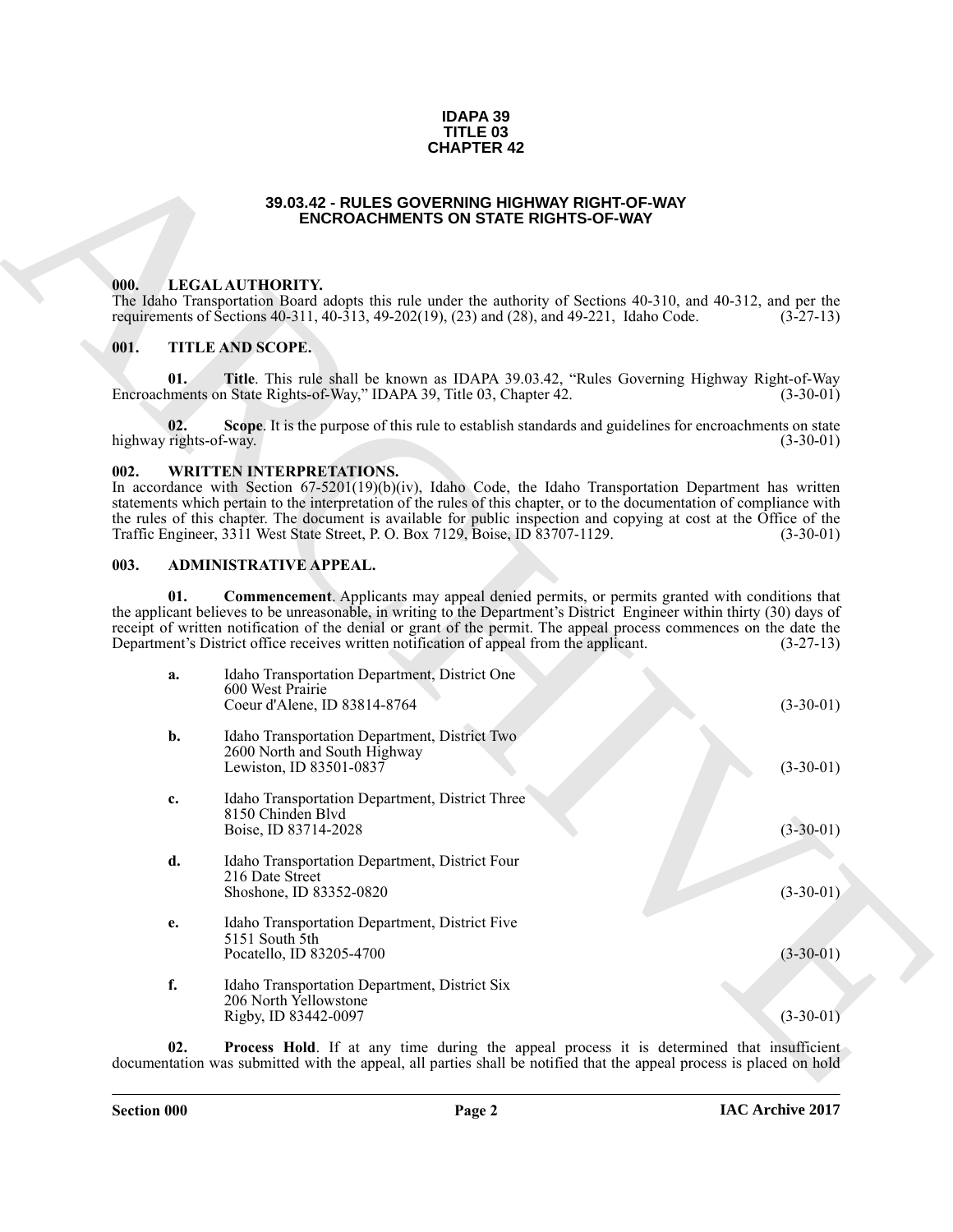<span id="page-2-5"></span>until the necessary documentation is supplied. (3-30-01)

**Enconceration Department and Superior Control in the Control of the Control of the Control of the Control of the Control of the Control of the Control of the Control of the Control of the Control of the Control of the C 03. Appeal Process**. The District will have thirty (30) working days to review the appeal. If the District Engineer does not rule on the appeal within the thirty (30) day period, the denial of the permit shall be deemed overturned and the permit shall be issued, or the contested permit conditions stricken. Notice of the decision of the District Engineer shall be issued by certified mail within seven (7) days of the ruling. Otherwise, if the District Engineer does not overturn the original denial or strike the contested provisions from the permit, upon receipt of a written request from the applicant within twenty-one (21) days of the date of the denial of the appeal, it shall be forwarded to the Department's legal section to initiate an appeal to the Idaho Transportation Board. The appeal will be processed in accordance with the Idaho Administrative Procedure Act and IDAPA 04.11.01, "Idaho Rules of Administrative Procedure of the Attorney General." (3-27-13) Administrative Procedure of the Attorney General."

#### <span id="page-2-0"></span>**004. INCORPORATION BY REFERENCE.**

There are no documents incorporated by reference in this chapter. (3-27-13)

### <span id="page-2-1"></span>**005. OFFICE – OFFICE HOURS – MAILING ADDRESS AND STREET ADDRESS – PHONE NUMBERS.**

**01. Street and Mailing Address**. The Idaho Transportation Department maintains a central office in 3311 W. State Street with a mailing address of P O Box 7129. Boise ID 83707-1129. (3-27-13) Boise at 3311 W. State Street with a mailing address of P O Box 7129, Boise ID 83707-1129.

**02. Office Hours**. Daily office hours are 8 a.m. to 5 p.m., Mountain Time, except Saturday, Sunday holidays. (3-27-13) and state holidays.

**03. Telephone and FAX Numbers**. The central office may be contacted during office hours by phone  $34-8000$  or by fax at 208-334-3858. at 208-334-8000 or by fax at 208-334-3858.

### <span id="page-2-12"></span><span id="page-2-2"></span>**006. PUBLIC RECORDS ACT COMPLIANCE.**

All records associated with this chapter are subject to and in compliance with the Idaho Public Records Act, as set forth in Title 74, Chapter 1, Idaho Code. (3-27-13) forth in Title 74, Chapter 1, Idaho Code.

### <span id="page-2-3"></span>**007. – 009. (RESERVED)**

### <span id="page-2-6"></span><span id="page-2-4"></span>**010. DEFINITIONS.**

**01.** Shall/Will, Should, May. The use of "shall" or "will," "should," and "may" denote the following conditions: conditions: (3-30-01)

<span id="page-2-11"></span>

| а. | Shall/Will. A mandatory condition or requirement.                          | $(3-27-13)$ |
|----|----------------------------------------------------------------------------|-------------|
|    | Should. An advisory or recommended condition, or usage, but not mandatory. | $(3-27-13)$ |

<span id="page-2-8"></span><span id="page-2-7"></span>**c.** May. A permissive condition. No requirement is mandated.  $(3-27-13)$ 

**02.** Access. The ability to enter or leave a public highway or highway right-of-way from an abutting roperty or another public highway or public highway right-of-way. (3-27-13) private property or another public highway or public highway right-of-way.

**ADT**. Average Daily Traffic. The total volume of traffic during a given time period in whole days greater than one  $(1)$  day and less than one  $(1)$  year divided by the number of days within that time period.  $(3-30-01)$ 

<span id="page-2-9"></span>**04. Applicant**. Agency, owner, or an authorized representative of the property owner, or utility facility applying for a permit to encroach within state highway rights-of-way. (3-27-13)

<span id="page-2-10"></span>**05. Appraisal**. A written statement independently and impartially prepared by a qualified appraiser setting forth an opinion of monetary value for a specific property based on a specific use, as of a specific date, supported by the presentation and analysis of relevant market information. (3-27-13) supported by the presentation and analysis of relevant market information.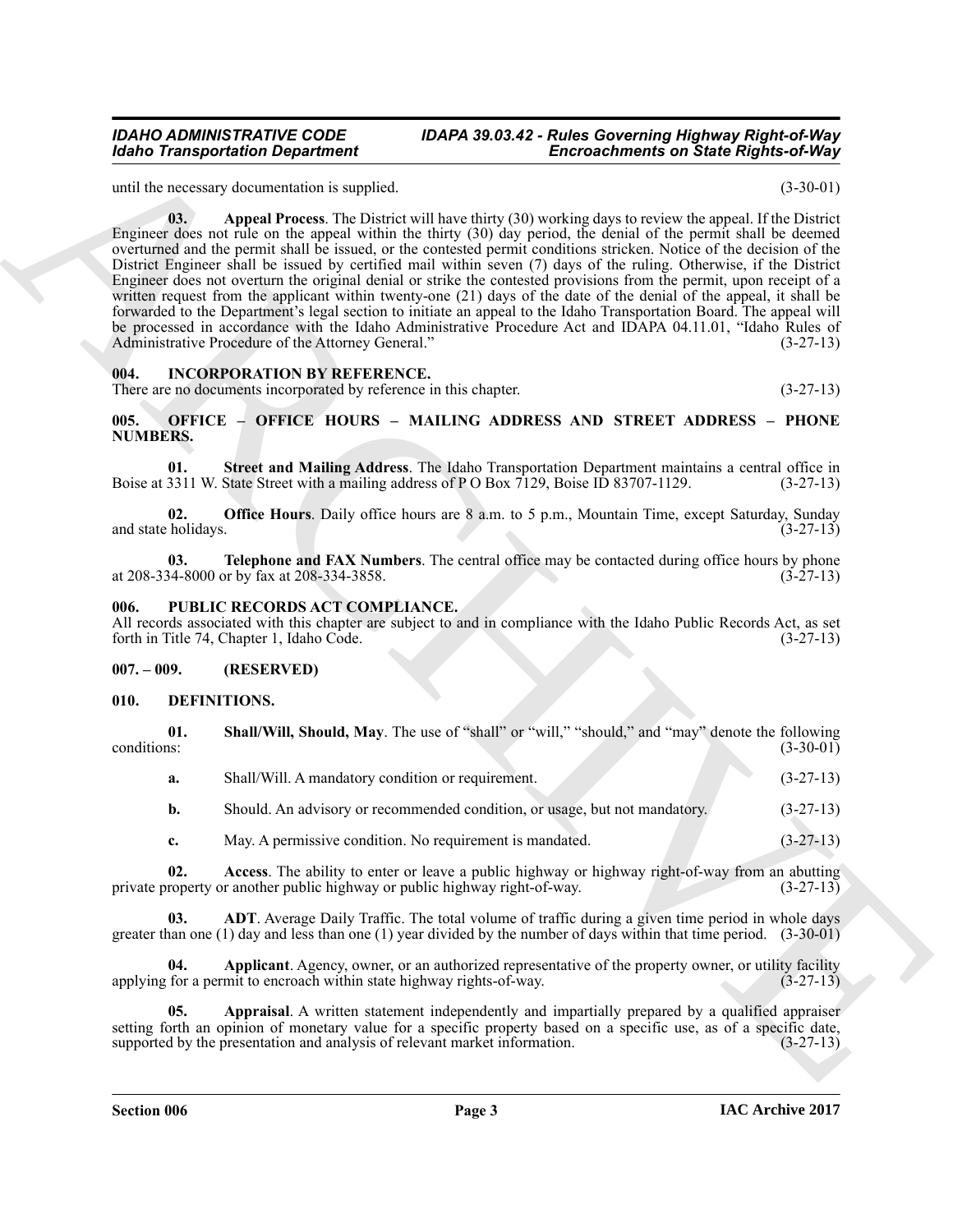**EXAMPLE CONTINUOS CONSULTER ASSOCIATE AND CONSULTER CONSULTER CONSULTER (EXAMPLE CONSULTER CONSULTER CONSULTER CONSULTER CONSULTER (EXAMPLE CONSULTER CONSULTER CONSULTER CONSULTER CONSULTER (EXAMPLE CONSULTER CONSULTER 06. Approach**. A connection between the outside edge of the shoulder or curb line and the abutting property at the highway right-of-way line, intended to provide access to and from said highway and the abutting<br>property. An approach may include a driveway, alley, street, road or highway. (3-30-01) property. An approach may include a driveway, alley, street, road or highway.

<span id="page-3-1"></span><span id="page-3-0"></span>**07. Approach Flare**. The approved radius connecting the edge of the approach to the edge of the highway. The term "approach radius" is interchangeable with "approach flare." (3-30-01)

<span id="page-3-3"></span>**Approach Transition**. The area from the edge of an urban approach sloped to match the curb and ions. The term "approach apron" is interchangeable with "approach transition." (3-30-01) border area elevations. The term "approach apron" is interchangeable with "approach transition."

<span id="page-3-2"></span>**09. Approach Skew Angle**. For all approaches, the angle of deflection between a line perpendicular to way centerline and the approach centerline. (3-30-01) the highway centerline and the approach centerline.

<span id="page-3-4"></span>**10. Approach Width**. The distance between the outside edges of the approach measured perpendicular to the approach centerline along the curb line or the edge of pavement, excluding flares, transitions and radii.

(3-30-01)

<span id="page-3-5"></span>**11. Authorized Representative**. Any applicant, other than the property owner, having notarized written verification signed by the owner giving authorization to act on the owner's behalf. (3-27-13)

**12. Auxiliary Lane**. The portion of the roadway adjoining the traveled way used for speed change, turning, storage for turning, weaving, truck climbing, and other purposes supplementary to through-traffic movement. (3-30-01)

<span id="page-3-9"></span><span id="page-3-8"></span><span id="page-3-7"></span><span id="page-3-6"></span>**13. Board**. The Idaho Transportation Board, as established by Title 40, Chapter 3, Idaho Code. (3-30-01)

**14. Border Area**. The area between the outside edge of the shoulder or back of curb and the highway line. (3-30-01) right-of way line.

**15. Boulevard Approach**. A two-way approach intended for high ADT volumes of large commercial vehicles, having a maximum width of eighty-four (84) feet in which opposing traffic is separated by a raised four (4) foot wide non-traversible median. (3-27-13)

<span id="page-3-10"></span>**16.** Capacity. The maximum number of vehicles that can reasonably be expected to travel along a lane way during a given time period under prevailing roadway and traffic conditions. (3-30-01) of a highway during a given time period under prevailing roadway and traffic conditions.

**17.** Clear Zone. An area outside the traveled way, auxiliary lanes and shoulders that is constructed and maintained as free from physical obstructions as practical, for use as a recovery area by errant vehicles. (3-30-01)

<span id="page-3-14"></span><span id="page-3-13"></span><span id="page-3-12"></span><span id="page-3-11"></span>**18. Commercial Approach**. An approach serving a business or businesses. (3-30-01)

**19. Conduit**. A tube or trough for receiving and protecting utility-related structures including, but not b, electrical wires, fiber optic cable, and fluids. (3-27-13) limited to, electrical wires, fiber optic cable, and fluids.

**20. Construction**. The building of new facilities or the modifitication of existing facilities. Does not naintenance.  $(3-27-13)$ include maintenance.

**21. Corner Clearance**. The distance along the curb line or outside edge of the shoulder measured from the beginning or end of the intersecting roadway flare to the nearest edge of the adjacent approach, excluding flares or<br>(3-30-01) transitions. (3-30-01)

<span id="page-3-17"></span><span id="page-3-16"></span><span id="page-3-15"></span>**22. Department**. The Idaho Transportation Department (ITD). (3-30-01)

**23. Distance Between Approaches**. The distance measured along the curb line or outside edge of the between the nearest edges of adjacent approaches, excluding the flares, transitions or radii. (3-30-01) shoulder between the nearest edges of adjacent approaches, excluding the flares, transitions or radii.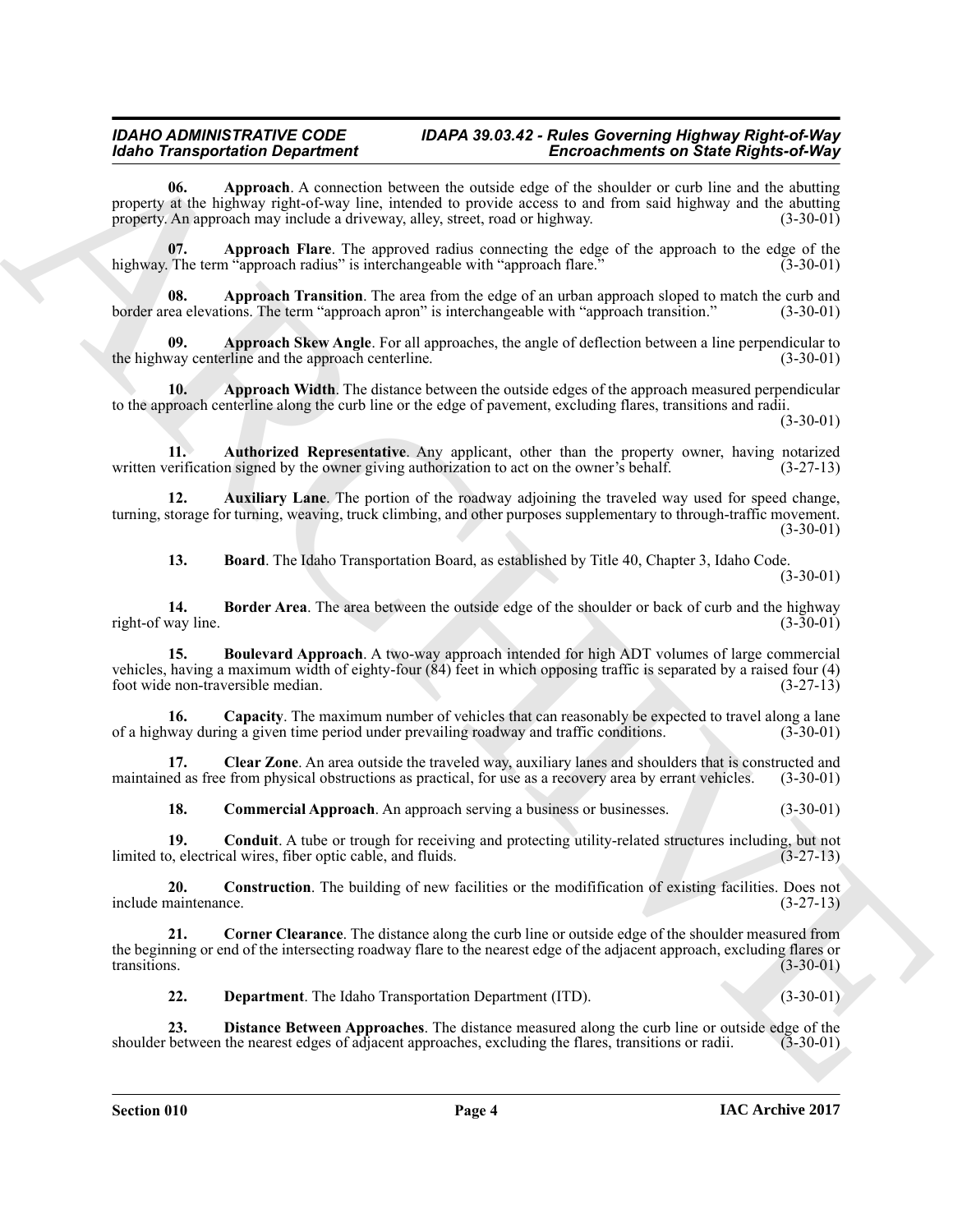<span id="page-4-0"></span>**24. District**. An administrative and maintenance subdivision of the Idaho Transportation Department ssing a particular geographical region of the state of Idaho, per Section 40-303, Idaho Code. (3-27-13) encompassing a particular geographical region of the state of Idaho, per Section 40-303, Idaho Code.

<span id="page-4-1"></span>**25. District Engineer**. The administrator of an Idaho Transportation Department administrative district, or a delegated representative. (3-30-01)

<span id="page-4-2"></span>26. **District Route**. A state highway that accommodates trips of limited mobility and provides high levels of access to communities, to include distributing trips to geographical areas and serving major commercial and industrial districts. District routes may provide intra-community continuity and connection, to include local bus routes, but should not be used to provide direct access to residential lots. (3-27-13)

<span id="page-4-3"></span>**27. Economic Opportunity**. Facilitate the increase in Idaho Gross Domestic Product, job creation, increased business, revenue; improve the efficiency in which goods are transported; and reduction in travel times for commuting, commerce, recreation, and tourism.  $(3-27-13)$ commuting, commerce, recreation, and tourism.

<span id="page-4-4"></span>**28. Emergency**. Any unscheduled work required to correct or prevent a hazardous situation that poses nent threat to life or property. (3-30-01) an imminent threat to life or property.

<span id="page-4-5"></span>**29. Encroachment**. Any authorized or unauthorized use of highway right-of-way or the air space tely above the highway right-of-way. (3-27-13) immediately above the highway right-of-way.

<span id="page-4-6"></span>**30. Encroachment Permit**. Written authorization from the Department to use state highway right-of-<br>in the permit. (3-27-13) way or the airspace above it under the conditions set forth in the permit.

<span id="page-4-14"></span>**31. Expressway**. A segment of a highway designated by the Idaho Transportation Board for use as a through highway, with partially controlled access, accessible only at locations specified by the Idaho Transportation Department, and characterized by medians, limited at-grade intersections, and high speeds. An existing segment of state highway may only be designated as an expressway if payment is made to adjacent property owners for the restriction of existing access rights. (3-27-13) restriction of existing access rights.

<span id="page-4-9"></span><span id="page-4-8"></span><span id="page-4-7"></span>**32.** Farming Any activity associated with crops, including seed. (3-30-01)

**33. FHWA**. The Federal Highway Administration, a division of the U. S. Department of Transportation. (3-30-01)

**34.** Fiber Optic Cable. A cable containing one (1) or more glass or plastic fibers that has the ability to transmit light along its axis. (3-30-01)

<span id="page-4-10"></span>**35.** Field Approach. An approach that serves only non-residential agricultural property, including farmyards.  $(3-30-01)$ farmyards. (3-30-01)

<span id="page-4-11"></span>**36. Flare Tangent Distance**. The distance of the approach radius measured along the edge of  $p$ avement.  $(3-30-01)$ 

**Example of the system of the system of the system of the system of the system of the system of the system of the system of the system of the system of the system of the system of the system of the system of the system o 37. Freeway**. A segment of a highway designated by the Idaho Transportation Board for use as a through highway, with fully controlled access, accessible only by interchanges (ramps), and characterized by medians, grade separations at cross roads, and ramp connections for entrance to and exit from the traveled way. An existing non-Interstate segment of state highway may only be designated as a freeway if payment is made to adjacent property owners for the restriction of existing access rights. (3-27-13)

<span id="page-4-13"></span>**38.** Frontage Road. A road auxiliary to and located to the side of the highway for service to abutting properties and adjacent areas for the purpose of controlling access to the highway. (3-30-01)

<span id="page-4-12"></span>**39. Frontage Boundary Line**. A line perpendicular to the highway centerline that begins at the point of intersection of the abutting property line and the highway right-of-way line.

 $(3-30-01)$ 

**Section 010 Page 5**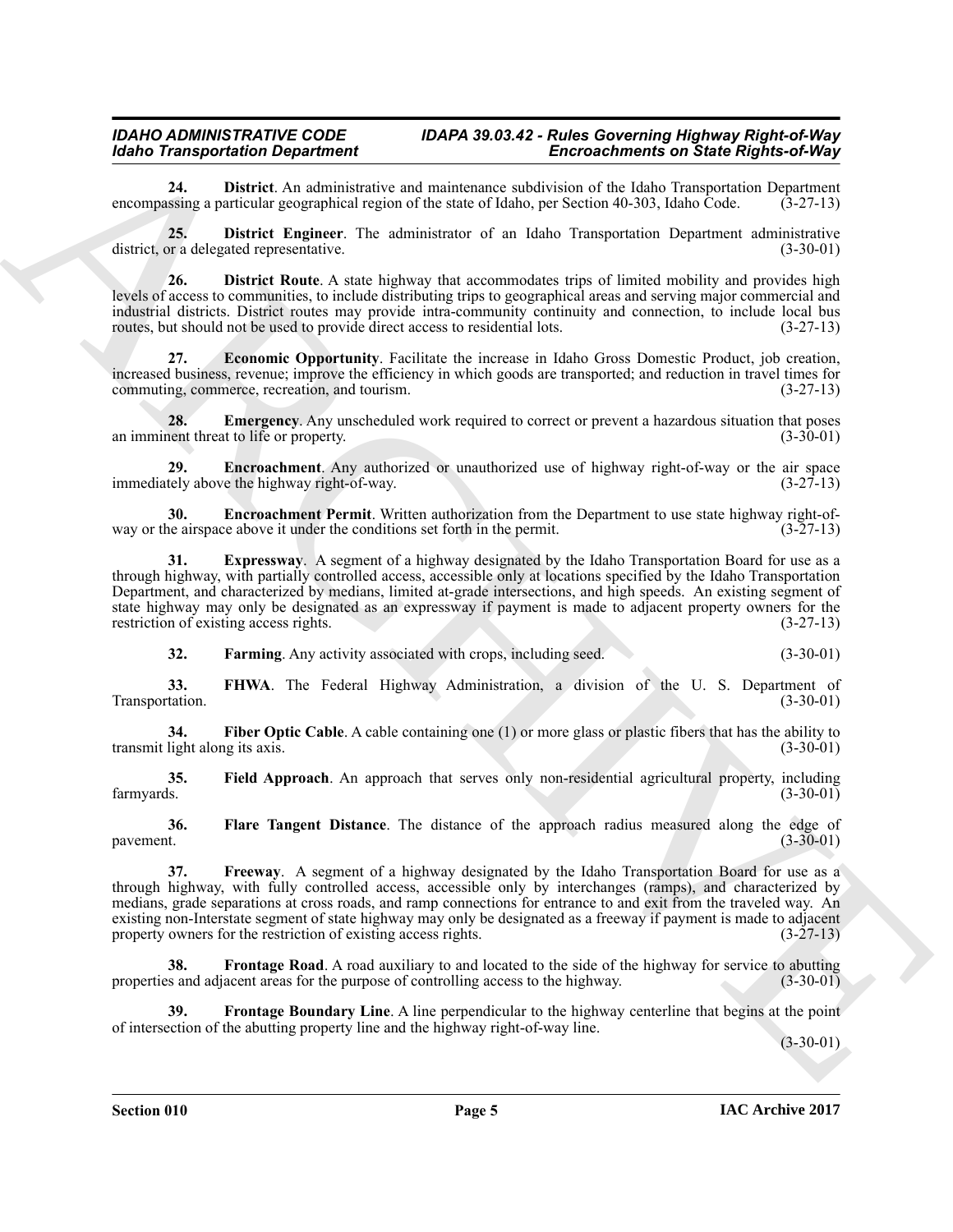<span id="page-5-0"></span>**40. Full Control of Access**. Any section of a highway system where access is prohibited except for interchange connections.

<span id="page-5-1"></span>**41. Government Agency**. As used in these rules, the term includes federal, state, county, city, or local highway jurisdictions. (3-27-13)

<span id="page-5-2"></span>**42. Highway Right-of-Way**. Property used for highway purposes, open to the public, and under the jurisdiction of a government agency. Such property may be owned by the government agency in fee simple or be subject to an easement for highway purposes. (3-27-13)

<span id="page-5-17"></span>**43.** Imminent Threat. Includes major traffic control deficiencies or safety situations that are likely to serious injury or loss of life. (3-30-01) result in serious injury or loss of life.

<span id="page-5-3"></span>**44. Interstate Highway**. As identified by federal code, a segment of the Dwight D. Eisenhower National System of Interstate and Defense Highways consisting of an FHWA-approved freeway. (3-27-13)

<span id="page-5-4"></span>**45. Joint-Use Approach**. An approach constructed at a common boundary between adjacent properties that abut the highway. A joint-use approach is equally owned and shared as common access by both property owners. (3-30-01) property owners.

<span id="page-5-5"></span>**46. Landscaping**. Any action taken to change the features or appearance of the highway right-of-way or abutting property with plants, soil, rock and related material.

<span id="page-5-6"></span>**47. Loaded Payroll Rate**. A rate of compensation that includes hourly wages plus the associated employer overhead and benefit costs.

<span id="page-5-7"></span>**48. Local Highway Agency**. Any city, county, highway district or other local board or body having authority to enact regulations, resolutions, or ordinances relating to traffic on the highways, highway rights-of-way and streets within their respective jurisdiction.

<span id="page-5-8"></span>**49. Local Road**. A city, county or highway district highway whose primary function is to provide access to adjacent properties.

<span id="page-5-9"></span>**50. Median**. The portion of a divided highway or approach that separates opposing traveled ways. Medians may be raised, flush, or depressed relative to the roadway surface, and may be landscaped or paved.

(3-30-01)

<span id="page-5-10"></span>**51. Median Opening**. A paved area bisecting opposite directions of a divided roadway that is designed traffic to cross at least one (1) direction of travel. (3-30-01) to permit traffic to cross at least one  $(1)$  direction of travel.

Scale Transportation Department<br>
Encore being the state of since the state of since the state of since the state of since  $\theta$  and<br>
Highest Rights Court must Agency. As a set of the state of since the system where the sta **52. MUTCD**. The Manual on Uniform Traffic Control Devices for Streets and Highways, latest edition, as adopted by the Idaho Transportation Board in accordance with Section 49-201(3), Idaho Code. A manual written by the Federal Highway Administration that sets national minimum standards for signing, striping, and traffic control devices. (3-30-01) control devices.

<span id="page-5-14"></span><span id="page-5-13"></span><span id="page-5-12"></span><span id="page-5-11"></span>**53.** Non-Standard Approach. Any approach that does not meet Department standards. (3-30-01)

**54. Performance Bond**. A statutory bond, issued by a surety company authorized to do business in the daho, that guarantees performance of work in accordance with permit requirements. (3-30-01) state of Idaho, that guarantees performance of work in accordance with permit requirements.

**55.** Permittee. Person or persons, utility facilities, and other agencies granted permission to encroach within the highway right-of-way for authorized purposes other than normal travel. (3-30-01)

**56. Private Approach**. Every privately owned traveled way that is used for ingress to and egress from way right-of-way and an abutting property. the highway right-of-way and an abutting property.

<span id="page-5-16"></span><span id="page-5-15"></span>**57. Property Line Clearance**. The distance measured along the curb line or outside shoulder edge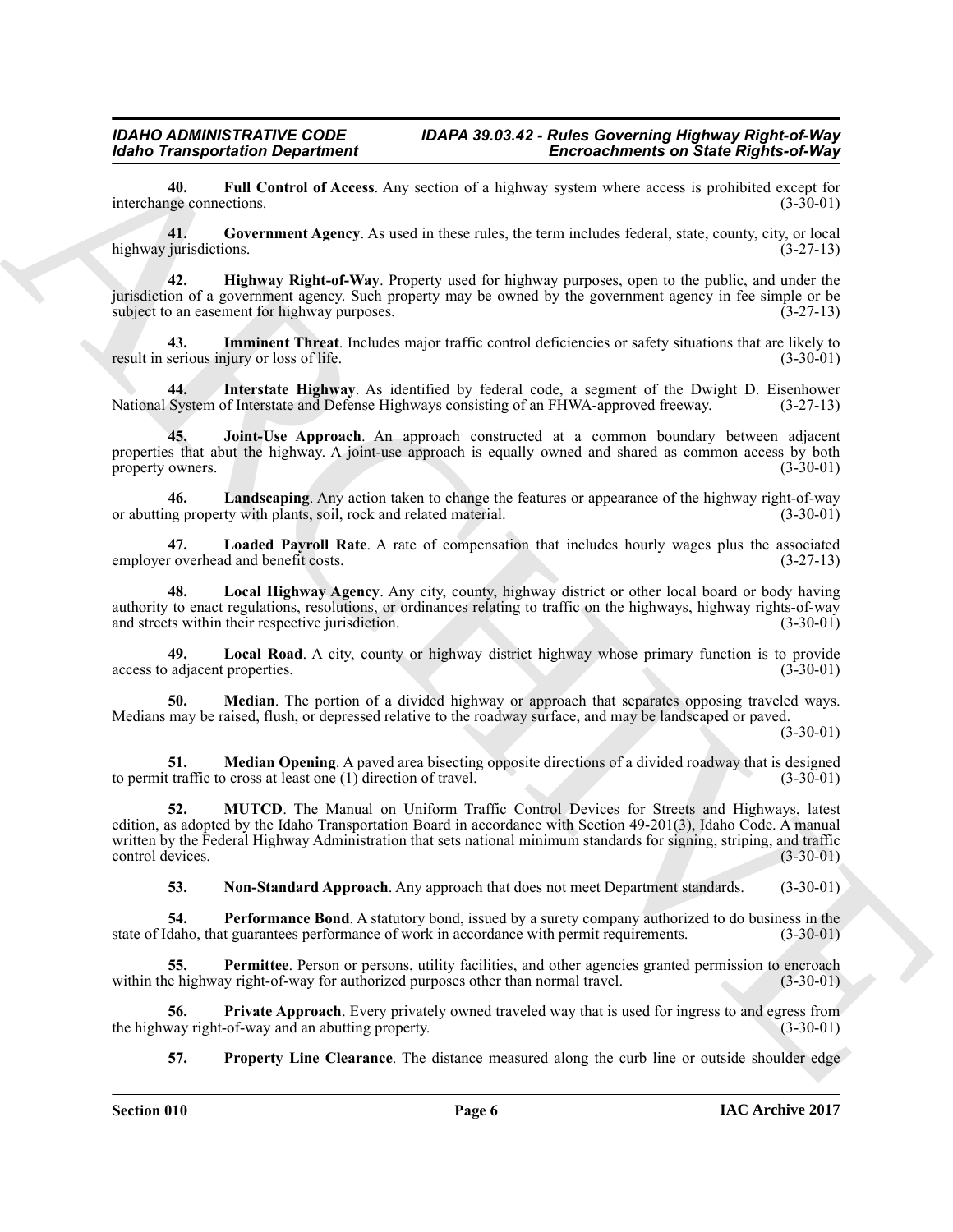from the frontage boundary line to the nearest edge of the approach width, excluding flares, transitions and radii. (3-30-01)

**58. Public Approach**. Any approach that serves the public without restriction and is maintained by a government agency. (3-27-13)

<span id="page-6-3"></span><span id="page-6-2"></span><span id="page-6-1"></span><span id="page-6-0"></span>**59. Public Highway**. Any highway open to public use and maintained by a government agency.  $(3-27-13)$ 

**Encore Transportation Department control in the CE-10 control the Encore Construction B Encore Construction B<br>
Every method, and the CE-10 construction and the CE-10 construction and the CE-10 construction B and CE-10 c 60. Public Highway Agency**. The state transportation department, any city, county, highway district, or any other state agency, or any federal or Indian reservation, which has jurisdiction over public highway systems and highway rights-of-way. (3-30-01) and highway rights-of-way.

**Regional Route**. A state highway that accommodates trips of moderate length with a lower level of mobility than a Statewide Route and that provides moderate access to communities, to include providing mobility for people and freight through and between communities and major activity centers of the region. (3-27-13)

<span id="page-6-4"></span>**62. Roadside**. Any area beyond the main traveled way that may or may not be within the highway right-of-way. (3-30-01)

<span id="page-6-5"></span>**63. Roadway**. That portion of a highway improved, designed, or ordinarily used for vehicular travel, e of sidewalks, shoulders, berms and other portions of the rights-of-way. (3-30-01) exclusive of sidewalks, shoulders, berms and other portions of the rights-of-way.

<span id="page-6-6"></span>**64.** Rural. State highway rights-of-way and right-of-way corridors outside the limits of Urban and nnal areas. (3-27-13) Transitional areas.

<span id="page-6-7"></span>**65. Setback**. The horizontal distance between the highway right-of-way line and permanent fixtures, including but not limited to gas pump islands, signs, display stands and buildings, measured at right angles to the highway centerline.

<span id="page-6-8"></span>**66.** Shoulder. The portion of the right-of-way contiguous with the traveled way that accommodates vehicles, emergency use, and lateral support of the sub-base, base, and surface courses. (3-27-13) stopped vehicles, emergency use, and lateral support of the sub-base, base, and surface courses.

<span id="page-6-9"></span>**67.** Signal Spacing. The distance between signalized intersections measured from the center of intersection. (3-30-01) intersection to the center of intersection.

<span id="page-6-10"></span>**68.** Slope. Slope is expressed as a non-dimensional ratio between vertical and horizontal distance. For es, the vertical component is shown first, then the horizontal. (3-30-01) side slopes, the vertical component is shown first, then the horizontal.

<span id="page-6-11"></span>**69.** Speed. The rate of vehicular travel as measured in miles per hour. All speeds used in this document he eighty-fifth percentile speed as determined by an engineering study.  $(3-27-13)$ shall be the eighty-fifth percentile speed as determined by an engineering study.

<span id="page-6-12"></span>**70. State Highway System**. The principal highway corridors in the state, including connections and extensions through cities and roads to every county seat in the state, as approved by the Idaho Transportation Board<br>(3-30-01) (3-30-01) and officially designated as a state highway.

**71. Statewide Route**. A state highway that provides the highest level of mobility and speeds over long distances. Access from a statewide route to communities and major activity centers should be by way of public roads with spacing that supports mobility and speed. (3-27-13) with spacing that supports mobility and speed.

# <span id="page-6-14"></span><span id="page-6-13"></span>**72. Stopping Sight Distance**. The sum of: (3-27-13)

**a.** The brake reaction distance, which is the distance traveled by the vehicle from the instant the driver perceives an object necessitating a stop, to the moment the brakes are applied; and (3-27-13)

The braking distance, which is the distance the vehicle travels from the moment the brakes are vehicle comes to a complete stop.  $(3-27-13)$ applied until the vehicle comes to a complete stop.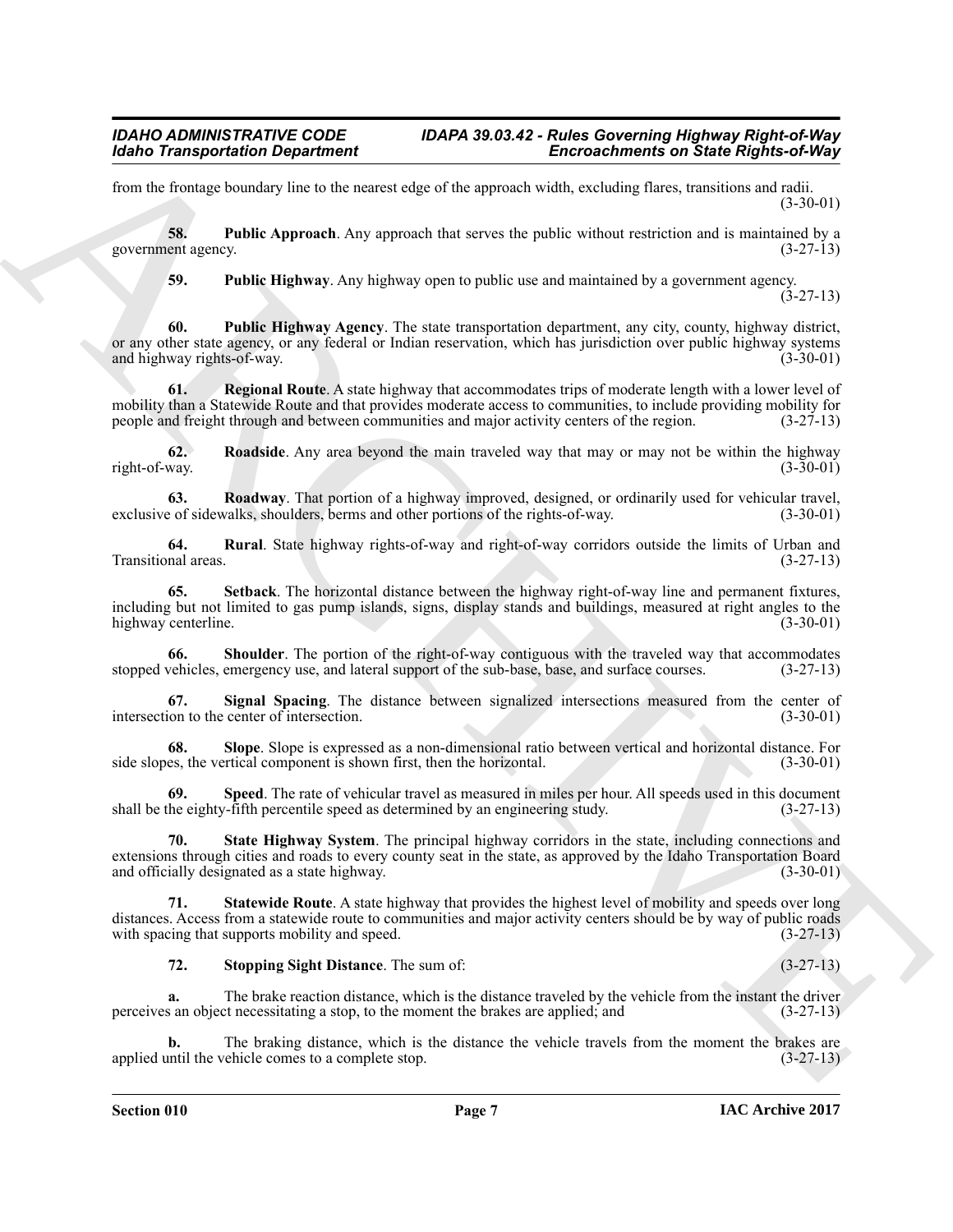**73.** Structure. Includes, but is not limited to, bridges, culverts, siphons, headwalls, retaining walls, and any incidental construction not otherwise defined herein. (3-27-13) buildings and any incidental construction not otherwise defined herein.

<span id="page-7-3"></span><span id="page-7-2"></span><span id="page-7-1"></span><span id="page-7-0"></span>**74. Subdivision**. A division of real property into three (3) or more separately platted parcels. (3-30-01)

**75. Temporary Encroachment**. Any encroachment that is not approved as a permanent placement e highway right-of-way. within the highway right-of-way.

**76. Traffic**. Pedestrians, bicycles, animals, vehicles, streetcars, buses and other conveyances, either singly or together, that use the highway right-of-way for the purpose of travel. (3-30-01)

<span id="page-7-4"></span>**77. Traffic Control Device**. Any marking or device whether manually, electronically, or mechanically operated, placed or erected by an authority of a government agency or official having jurisdiction, for the purpose of regulating, warning or guiding traffic. (3-27-13)

<span id="page-7-5"></span>**78. Traffic Impact Study**. A comprehensive analysis of the anticipated transportation network conditions with and without an applicant's proposed new or modified access, including an analysis of mitigation measures.  $(3-27-13)$ 

**79. Transitional**. State highway rights-of-way and right-of-way corridors within the area of city impact of any incorporated city, or areas designated as an area of city impact by city or county comprehensive plans.  $(3-27-13)$ 

<span id="page-7-8"></span><span id="page-7-6"></span>**80. Traveled Way**. The portion of the roadway for the movement of vehicles, exclusive of shoulders. (3-30-01)

<span id="page-7-9"></span><span id="page-7-7"></span>**81. Travel Lane**. That portion of the traveled way designated for use by a single line of vehicles. (3-30-01)

**82. Trenching**. A method in which access is gained by excavation from ground level to the required underground depth for the installation, maintenance, removal, or inspection of a cable, casing, conduit or pipe. The excavation is then back filled with approved material and the surface is then returned to a condition specified by the Department. (3-27-13) Department. (3-27-13)

<span id="page-7-10"></span>**83. Turnouts**. Roadside areas immediately adjacent to highways which may be utilized by vehicles for purposes of short-term parking or turning. They are extensions of the traveled way. (3-27-13)

<span id="page-7-11"></span>**84.** Unauthorized Encroachment. Any encroachment that has been placed, modified, or maintained, red within the highway right-of-way without authorization by the Department. (3-27-13) or removed within the highway right-of-way without authorization by the Department.

<span id="page-7-13"></span><span id="page-7-12"></span>**85. Urban**. State highway rights-of-way and right-of-way corridors within the limits of any incorporated city. (3-27-13)

Globio Transportation Department<br>
Forcing Christian Control in the not interest in the space color in the space of the space of the space of the space of the space of the space of the space of the space of the space of th **86. Utility Facility**. All privately, publicly or cooperatively owned systems used for the production, transmission, or distribution of communications, cable television, power, electricity, light, heat, petroleum products, ore, water, steam, waste, irrigation, storm water not connected with highway drainage, and other similar items, including communication towers, guy wires, fire and police signal systems, and street lighting systems, that directly or indirectly serve the public or comprise part of the distribution systems which directly or indirectly serve the public.  $(3-30-01)$ 

<span id="page-7-14"></span>87. **Utility Locating Service**. Any locally or regionally recognized service that locates and maintains of existing utility facilities. (3-30-01) records of existing utility facilities.

<span id="page-7-15"></span>**88.** Vehicle. Every device in, upon, or by which any person or property is or may be transported or pon a highway, excepting devices used exclusively upon rails or tracks.  $(3-30-01)$ drawn upon a highway, excepting devices used exclusively upon rails or tracks.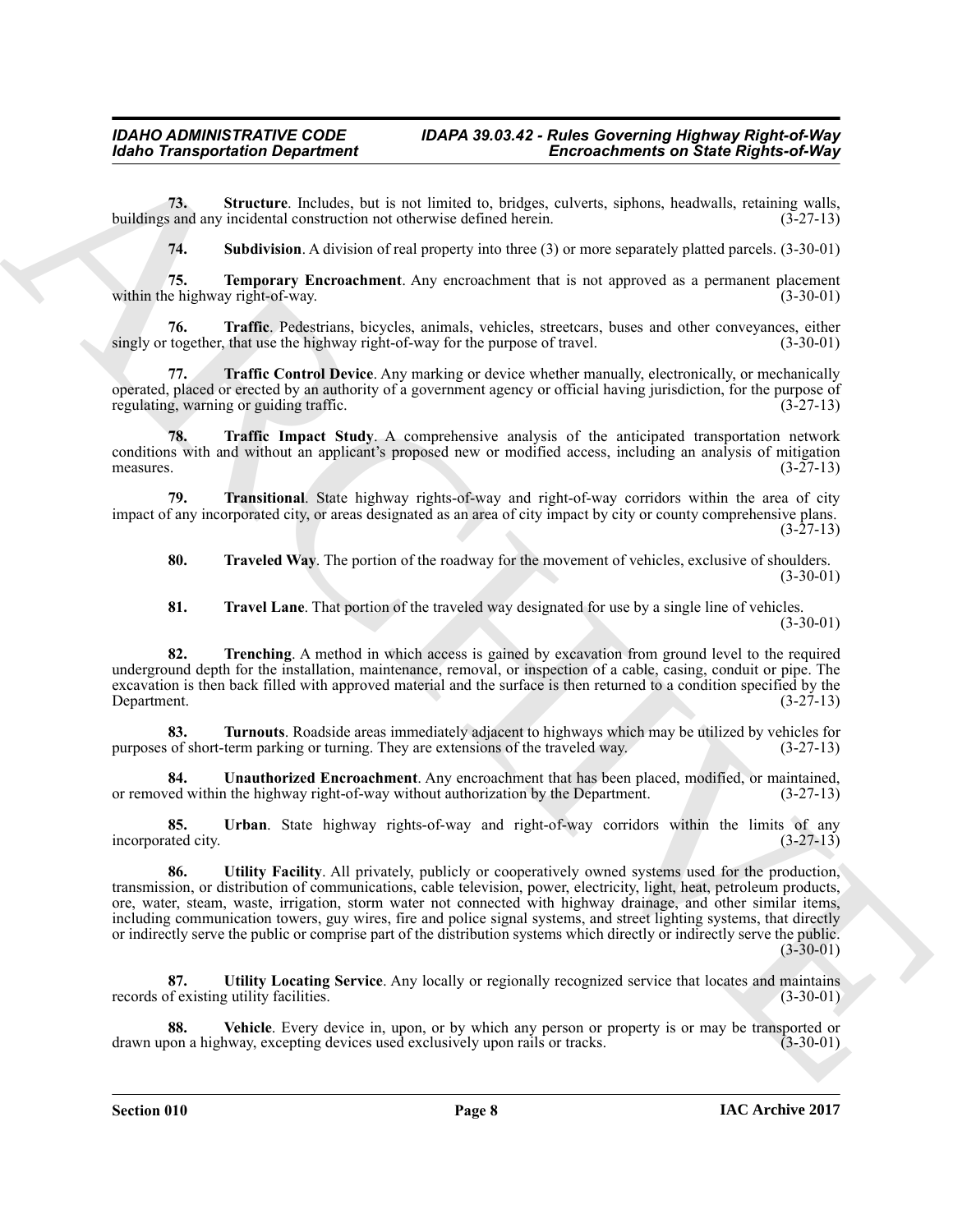<span id="page-8-2"></span>**89. Vision Triangle**. An area delineated by extending perpendicular lines along the face of curb or edge of pavement from their point of intersection forty (40) feet in either direction and by a height between three (3) feet and ten (10) feet above the existing centerline highway elevation. (3-27-13)

**90. Volume**. The number of vehicles estimated to use a certain type of travel lane during a twelvemonth period. A highway with "high" volumes is at or near capacity; a highway with "medium" volumes is at or near<br>fifty percent (50%) of capacity. (3-27-13) fifty percent  $(50\%)$  of capacity.

<span id="page-8-5"></span><span id="page-8-4"></span><span id="page-8-3"></span>**91. Warrant**. An evaluation of need based on an engineering study. (3-30-01)

**92. Working Day**. Any day except for Saturday, Sunday and any holiday as defined in Section 67- 5302(15), Idaho Code. (3-27-13)

<span id="page-8-0"></span>**011. -- 099. (RESERVED)**

<span id="page-8-1"></span>**100. GENERAL.**

<span id="page-8-7"></span><span id="page-8-6"></span>**01. Access Control**. (3-30-01)

**a.** The Department shall retain the authority to issue all encroachment permits on the State Highway (3-27-13) System. (3-27-13)

**b.** No change may be made to the control of access on any Interstate Highway without the approval of Transportation Board and FHWA.  $(3-27-13)$ the Idaho Transportation Board and FHWA.

#### <span id="page-8-9"></span>**02. Safety Requirements**. (3-30-01)

**a.** It is the permittee's responsibility to provide for safe, efficient passage and protection of vehicles, ns, and workers during any permitted work within the highway right-of-way. (3-30-01) pedestrians, and workers during any permitted work within the highway right-of-way.

**b.** The permittee shall submit, for Department approval, a traffic control plan for the installation, maintenance, or removal of any state highway right-of-way encroachment. The permittee shall provide advance notification to the Department prior to implementing any traffic control. (3-30-01) notification to the Department prior to implementing any traffic control.

**Example of the response of the control of the control of the formula control of the response of the control of the response of the response of the response of the control of the response of the control of the response o c.** During the progress of the work, barricades, signs and other traffic control devices shall be erected and maintained by the permittee in conformance with the current "Manual on Uniform Traffic Control Devices." The permittee shall be required to meet the minimum requirements of the latest edition of the Manual on Uniform Traffic Control Devices (MUTCD), as adopted by the Department. (3-30-01)

**d.** All flaggers working on the State Highway System shall be certified in or recognized by the state of Idaho. They shall carry on their person a current flagger identification card that is recognized by the state of Idaho. All traffic control devices used on the State Highway System shall comply with current FHWA crash criteria.

 $(3-30-01)$ 

**e.** When required, a striping plan for the placement of temporary and permanent pavement markings shall accompany the approved permit to use the right-of-way. Materials, placement, and removal of all pavement markings shall conform to current Department specifications and standards. (3-30-01) markings shall conform to current Department specifications and standards.

**03. Maintenance of Encroachments**. Once an encroachment has been constructed by the permittee to Department standards, maintenance of the encroachment, unless otherwise provided, shall be as follows: (3-30-01)

- <span id="page-8-8"></span>**a.** Paved public approach - State maintains to the right-of-way line. (12-26-90)
- **b.** Paved private approach State maintains to end of radii, permittee maintains beyond the radii. (12-26-90)
- **c.** Gravel public approach. State installs an asphalt wedge sufficient to protect the roadway pavement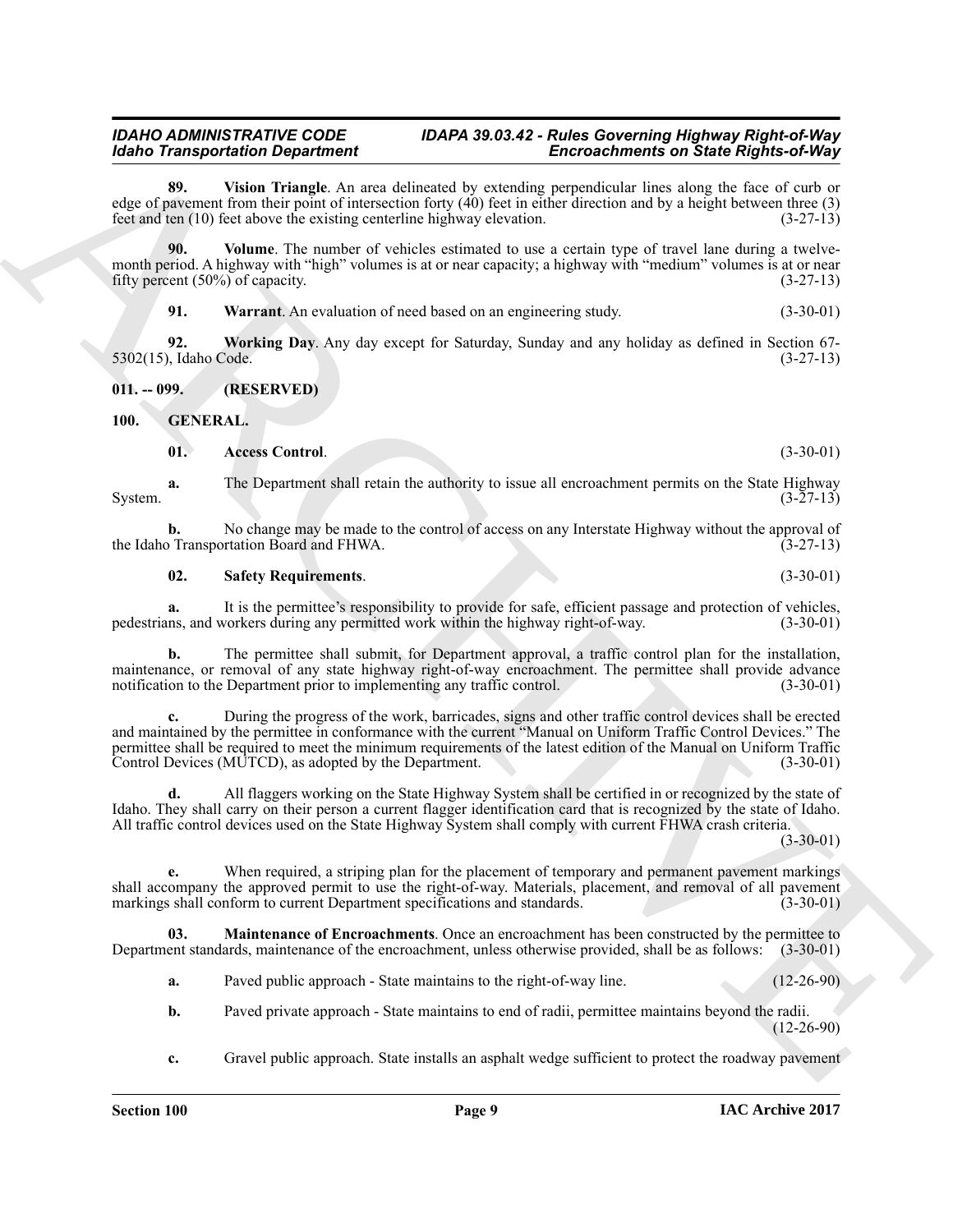edge (three (3) to six (6) feet back from the edge of road for the width of the approach). It is desirable to pave the approach to the right-of-way line when the road is reconstructed. State maintains to the right-of-way line. (3-30-01)

**d.** Gravel private approach. The permittee maintains beyond the wedge.  $(3-30-01)$ 

**e.** Gravel turnouts. State maintains turnouts, other than mailbox turnouts, to the right-of-way line. The emaintains mailbox turnouts.  $(3-30-01)$ permittee maintains mailbox turnouts.

<span id="page-9-9"></span><span id="page-9-2"></span>**f.** Maintenance of all other encroachments shall be the responsibility of the permittee.  $(3-30-01)$ 

# <span id="page-9-0"></span>**101. -- 199. (RESERVED)**

# <span id="page-9-1"></span>**200. APPLICATIONS AND PERMITS.**

**01.** Required. To help preserve the highways as constructed and provide responsible growth where allowed, any individual, business, or other entity planning to add, modify, change use, relocate, maintain, or remove an encroachment on the state highway or use highway right-of-way for any purpose other than normal travel, shall obtain a permit to use state highway right-of-way. Encroachment permits approved by the Department are required for private and public approaches (driveways and streets), utilities and other miscellaneous encroachments. (3-27-13)

<span id="page-9-11"></span>**02. Work Prior to Approval**. No activities shall be allowed on State highway rights-of-way until an approved permit has been issued by the Department or a delegated local highway agency. In an emergency, that effects highway operations and motorist safety, approval may be given by the Department or a delegated highway agency in advance of processing the permit. agency in advance of processing the permit.

<span id="page-9-7"></span>**03. Local Highway Agency Authority**. The department may delegate authority to a local highway agency to issue permits to use state highway rights-of-way if adequate local ordinances are in place and are enforceable. The Department shall retain final approval for all permits issued by a local highway agency on the State Highway System. (3-15-02) Highway System.

<span id="page-9-3"></span>**04. Administration**. Permitting process shall be administered by the Department or their delegated representative, within the representative's respective jurisdiction. Department District offices are located in Coeur d'Alene, Lewiston, Boise, Shoshone, Pocatello and Rigby.

(3-27-13)

<span id="page-9-5"></span>**05. Application Forms**. All applications to use State highway right-of-way shall be made on approved ent forms. (3-30-01) Department forms.

<span id="page-9-4"></span>**06. Applicant to Be Informed**. Applicants shall be informed of Department policies and regulations ng encroachments. (3-27-13) concerning encroachments.

<span id="page-9-8"></span>**07. Payment for Impacted Highway Features**. Applicants shall pay for any changes or adjustments of highway features or fixtures brought about by actions, operations or requirements caused by the applicant.

(3-27-13)

<span id="page-9-10"></span><span id="page-9-6"></span>**08. Encroachment Conflicts**. Conflicts between proposed encroachments and highway maintenance or construction projects, utilities or other encroachments shall be resolved before an application is approved.

(3-27-13)

More Townsportents Dependent of the skip of the line of the Reinford Construction Construction Construction (Section 2018)<br>
Also these the skip of the skip of the skip of the skip of the skip of the skip of the skip of th **09. Review Process**. The review process shall commence on the day the applicant submits the signed application and makes payment of the initial application fee(s). If the Department determines there is insufficient documentation to process the application, the process will be placed on hold until such documentation has been received. All applications for encroachment permits shall be reviewed and evaluated for current access control requirements, deed restrictions, safety and capacity requirements, design and location standards, or an approved variance of these standards, environmental impacts, location conflicts, long-range planning goals, and the need for an appraisal. A time table for the review process is available at the Idaho Transportation Department Headquarters<br>Office or any District Office. (3-27-13) Office or any District Office.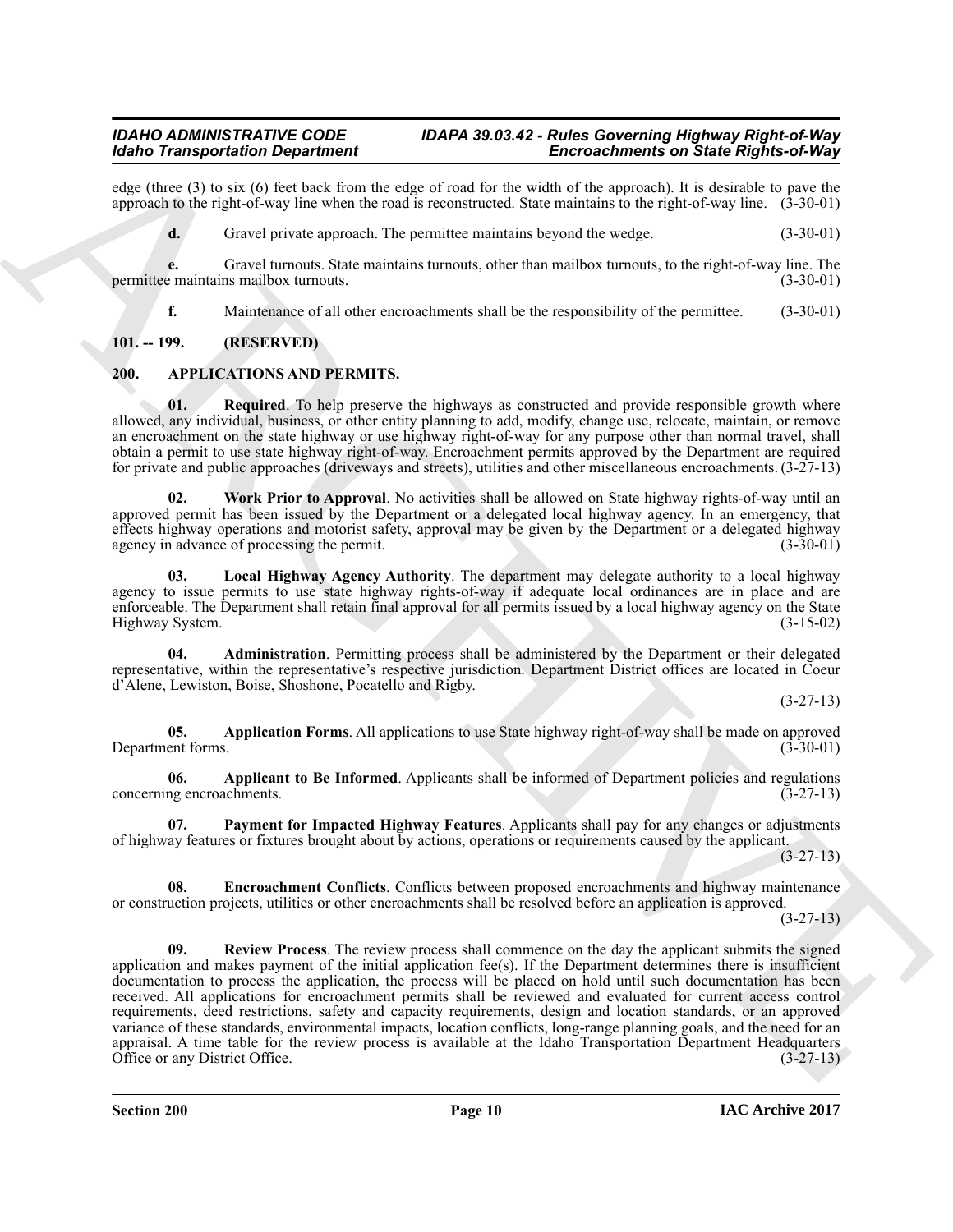<span id="page-10-4"></span>**10. Department Held Harmless**. In accepting an approved permit, the permittee, their successors and assigns, shall agree to hold harmless and defend, regardless of outcome, the state from the expenses of and against all suits or claims, including costs, expenses and attorney fees that may be incurred by reason of any act or omission, neglect or misconduct of the permittee or its contractor in the design, construction, maintenance or operation of the encroachment. (3-30-01)

<span id="page-10-5"></span>**11. Permit Requirements**. All permits shall specify approach location and use, and be accompanied by approved traffic control plans, design details and specifications that address dust control, site reclamation, environmental protection and work site safety. The applicant shall be required to submit construction plans stamped<br>by an engineer licensed in the state of Idaho to the Department for approval. (3-27-13) by an engineer licensed in the state of Idaho to the Department for approval.

<span id="page-10-6"></span>**12. Void Application**. Once an application is submitted, if the permitting process is not completed within one (1) year as a result of inactivity on the applicant's part, the application shall be considered void. (3-30-01)

<span id="page-10-3"></span>**13. Denial of Application**. Applications for encroachments not allowed shall be verbally denied. If the applicant insists on proceeding with the application, the non-refundable fee shall be accepted and a permit denial issued by certified letter. Upon receipt of the denial letter, the applicant can appeal the Department's action.(3-30-01)

# <span id="page-10-12"></span><span id="page-10-0"></span>**201. PERMIT COMPLIANCE AND EXPIRATION.**

<span id="page-10-14"></span>**01. Permitted Work**. If work does not begin immediately, the permittee shall notify the Department or local highway agency five (5) working days prior to commencing such work. Local highway agency shall promptly<br>notify the Department, when applicable. (3-30-01) notify the Department, when applicable.

<span id="page-10-16"></span><span id="page-10-13"></span>**02. Work Site Documents**. The permittee or contractor for the permittee, shall maintain a copy of the approved permit, all special provisions and any related documents, at the work site while work is in progress.

(3-30-01)

Global Transportation Department<br>
Since the control interest in accretion of the control interest in accretion of the properties of the control interest in a material of the specific control interest in a material of the **03. Completion of Work**. All permitted work shall be completed and available for final inspection within thirty (30) days after construction begins, unless otherwise stated in the special provisions of the permit. If the permitted work is not completed within one (1) year of permit issuance, the permit shall be considered void. At the discretion of the Department, a one-time extension not to exceed six (6) months may be granted if requested in writing by the permittee prior to permit expiration. New applications shall be required for additional work following<br>(3-30-01) permit expiration.

<span id="page-10-15"></span>**04. Temporary Encroachments**. Temporary encroachment permits shall have an effective time period not to exceed one (1) calendar year and shall be removed within ten (10) days following permit expiration.

(3-30-01)

# <span id="page-10-1"></span>**202. -- 299. (RESERVED)**

# <span id="page-10-7"></span><span id="page-10-2"></span>**300. GENERAL REGULATIONS FOR APPROACHES.**

<span id="page-10-11"></span>**01. Required**. All new or additional approaches, or the modification in design or use, relocation or removal of existing approaches require an approved State highway right-of-way use permit and shall meet all access control requirements that correspond to the state highway being affected. (3-27-13) control requirements that correspond to the state highway being affected.

<span id="page-10-9"></span>**02.** General. Requests for approaches shall be reviewed and considered for approval based on the the total development, regardless of the number of individual parcels it contains. (3-30-01) needs of the total development, regardless of the number of individual parcels it contains.

**Joint-Use Approach**. Only an owner of property abutting the state highway right-of-way, or their designated representative, can apply for access. Applications for a joint-use approach that serves two (2) or more abutting properties sharing common boundary lines shall be accompanied by a legal recorded joint-use access agreement and shall be signed by all deeded owners or authorized representatives. (3-30-01) agreement and shall be signed by all deeded owners or authorized representatives.

<span id="page-10-10"></span><span id="page-10-8"></span>**04. Applicable Standards**. The location, design, and construction of all approaches shall comply with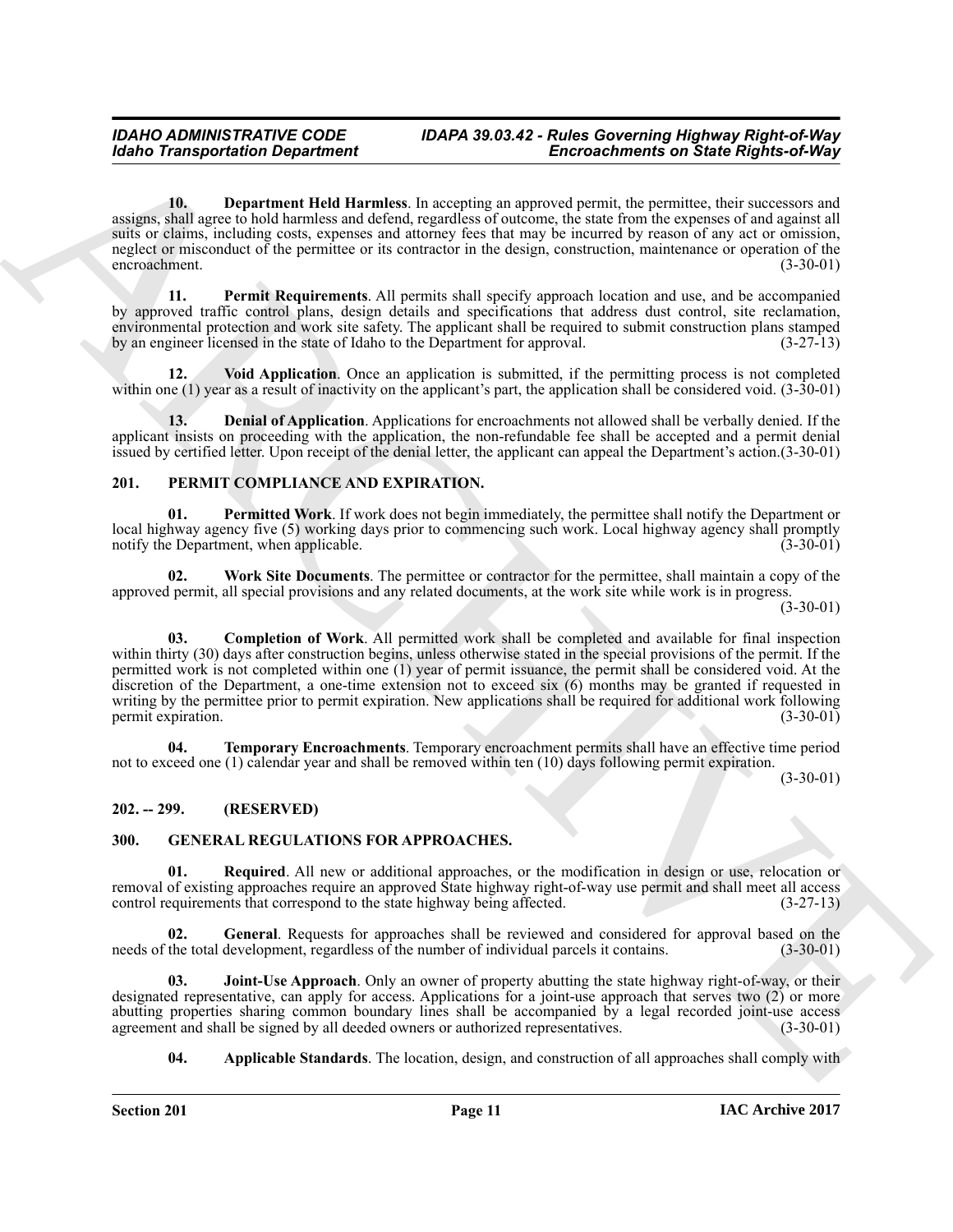Department standards. Information regarding applicable standards is available at Department headquarters and all District offices listed in Subsection  $00\overline{3}01$ .

<span id="page-11-2"></span>**05. Approach Locations**. Approaches shall be located where the highway alignment and profile meet approved geometric standards, where they do not create undue interference with or hazard to the free movement of normal highway or pedestrian traffic, and where they do not restrict or interfere with the placement or proper function<br>of traffic control signs, signals, lighting or other devices. (3-30-01) of traffic control signs, signals, lighting or other devices.

<span id="page-11-3"></span>**06. Denial of Approach Application**. Failure to comply with these requirements may be sufficient cause for the Department to deny an approach application, prohibit specific approach usage, or remove an existing approach. (3-30-01) approach. (3-30-01)

<span id="page-11-6"></span><span id="page-11-4"></span>**07.** New Approaches in Highway Construction. Applications for an encroachment located within a new construction project shall be processed by the Department. (3-27-13) state highway construction project shall be processed by the Department.

**Encore of the transportant of the state of the state of the state of the state of the state of the state of the state of the state of the state of the state of the state of the state of the state of the state of the sta 08. Modification of Approaches by Department**. The Department reserves the right to make any modifications, additions, repairs, relocations, or removals to any approach or its appurtenances within the highway right-of-way, when necessary for maintenance, rehabilitation, reconstruction or relocation of the highway and/or to provide proper protection of life and property on, or adjacent to, the highway. (3-30-01)

<span id="page-11-5"></span>**09. Modification of Approaches by Permittee**. Modifications of approach use, construction, or design shall include but not be limited to width, grade, surface type, landscaping, and drainage. Such modifications by the permittee require Department approval. (3-27-13) by the permittee require Department approval.

# <span id="page-11-0"></span>**301. -- 399. (RESERVED)**

# <span id="page-11-7"></span><span id="page-11-1"></span>**400. LOCATION AND DESIGN STANDARDS FOR APPROACHES.**

<span id="page-11-9"></span>**01.** Required. Location, design, construction and operations of all approaches shall comply with Department geometric standards and design principles. (3-30-01) current Department geometric standards and design principles.

**02.** Guidelines. The following access management guidelines shall be considered on all approach ons: (3-30-01) applications:

<span id="page-11-10"></span><span id="page-11-8"></span>**a.** Design approaches for current and future property access requirements; and  $(3-30-01)$ 

**b.** Reduce conflicts associated access points through the application of channelization, auxiliary lanes, joint-use approaches, frontage and other local roads, restricted on-street parking and off-street traffic circulation.

(3-30-01)

**03.** Signal and Approach Spacing. In order to maintain system capacity, safety and efficiency, maximize signal progression and minimize delays to the traveling public, all approaches and signals shall be spaced in accordance with the following standards: (3-27-13)

**a.** All traffic signal locations shall meet Department signal warrant requirements and a signal analysis: (3-30-01) operational analysis;

**b.** Location preference shall be given to State highways that meet or may be reasonably expected to nal warrants within five (5) years; and (3-30-01) meet signal warrants within five  $(5)$  years; and

**c.** Minimum recommended distances between approaches and signals are as follows: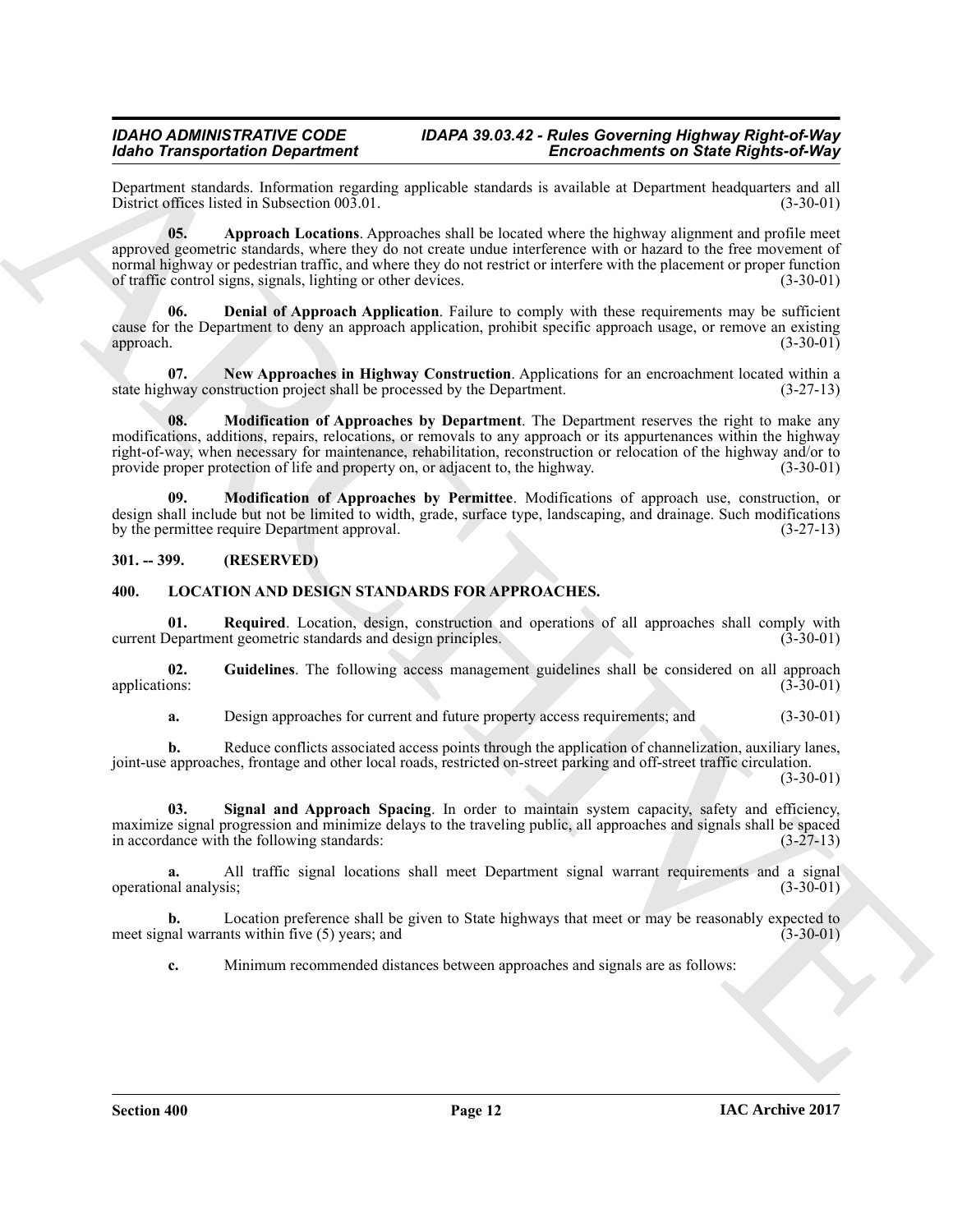# *IDAHO ADMINISTRATIVE CODE IDAPA 39.03.42 - Rules Governing Highway Right-of-Way Idaho Transportation Department Encroachments on State Rights-of-Way*

| <b>Driveway</b><br><b>Distance</b><br><b>Driveway</b><br><b>Distance</b><br><b>Between</b><br><b>Public</b><br><b>Distance</b><br><b>Signalized</b><br><b>Unsignalized</b><br><b>Downstream</b><br><b>HIGHWAY</b><br>Road<br><b>Upstream From</b><br><b>AREA TYPE</b><br>Road<br>From<br><b>Accesses</b><br><b>TYPE</b><br><b>Spacing</b><br><b>Public Road</b><br><b>Unsignalized</b><br><b>Other Than</b><br><b>Spacing</b><br>Intersection<br>(A)<br><b>Public Road</b><br><b>Public Roads</b><br>(B)<br>Intersection (C)<br>(D)<br>Accessible only by interchanges (ramps) and requires approval by the Board<br>All<br>Interstate<br>and Federal Highway Administration.<br>All<br>Accessible only by interchanges (ramps).<br><b>Freeway</b><br>Accessible only at locations specified by the Department.<br><b>Expressway</b><br>All<br>Rural<br>5,280 ft<br>5,280 ft<br>$1,000$ ft<br>650 ft<br>650 ft<br>Transitional<br>5,280 ft<br>500 ft<br>$2,640$ ft<br>760 ft<br>500 ft<br><b>Statewide</b><br>Route<br>Urban > 35 mph<br>500 ft<br>2,640 ft<br>1,320 ft<br>790 ft<br>500 ft<br>250 ft**<br>Urban ≤35 mph<br>2,640 ft<br>790 ft<br>250 ft**<br>1,320 ft<br>Rural<br>5,280 ft<br>650 ft<br>2,640 ft<br>1,000 ft<br>650 ft<br>360 ft**<br>Transitional<br>690 ft<br>360 ft**<br>$2,640$ ft<br>1,320 ft<br>Regional<br>Route<br>360 ft**<br>Urban > 35 mph<br>2,640 ft<br>660 ft<br>660 ft<br>360 ft**<br>Urban ≤35 mph<br>660 ft<br>250 ft**<br>250 ft**<br>2,640 ft<br>660 ft<br>Rural<br>1,320 ft<br>500 ft<br>2,640 ft<br>760 ft<br>500 ft<br>360 ft**<br>660 ft<br>660 ft<br>360 ft**<br>Transitional<br>2,640 ft<br><b>District Route</b><br>360 ft**<br>1,320 ft<br>660 ft<br>360 ft**<br>Urban > 35 mph<br>660 ft<br>250 ft**<br>250 ft**<br>Urban ≤35 mph<br>$1,320$ ft<br>660 ft<br>660 ft<br>*Distances in table are minimums based on optimal operational and safety conditions such as adequate sight dis- |
|-------------------------------------------------------------------------------------------------------------------------------------------------------------------------------------------------------------------------------------------------------------------------------------------------------------------------------------------------------------------------------------------------------------------------------------------------------------------------------------------------------------------------------------------------------------------------------------------------------------------------------------------------------------------------------------------------------------------------------------------------------------------------------------------------------------------------------------------------------------------------------------------------------------------------------------------------------------------------------------------------------------------------------------------------------------------------------------------------------------------------------------------------------------------------------------------------------------------------------------------------------------------------------------------------------------------------------------------------------------------------------------------------------------------------------------------------------------------------------------------------------------------------------------------------------------------------------------------------------------------------------------------------------------------------------------------------------------------------------------------------------------------------------------------------------------------------------------------------------------------------------------------------------------------------------------|
|                                                                                                                                                                                                                                                                                                                                                                                                                                                                                                                                                                                                                                                                                                                                                                                                                                                                                                                                                                                                                                                                                                                                                                                                                                                                                                                                                                                                                                                                                                                                                                                                                                                                                                                                                                                                                                                                                                                                     |
|                                                                                                                                                                                                                                                                                                                                                                                                                                                                                                                                                                                                                                                                                                                                                                                                                                                                                                                                                                                                                                                                                                                                                                                                                                                                                                                                                                                                                                                                                                                                                                                                                                                                                                                                                                                                                                                                                                                                     |
|                                                                                                                                                                                                                                                                                                                                                                                                                                                                                                                                                                                                                                                                                                                                                                                                                                                                                                                                                                                                                                                                                                                                                                                                                                                                                                                                                                                                                                                                                                                                                                                                                                                                                                                                                                                                                                                                                                                                     |
|                                                                                                                                                                                                                                                                                                                                                                                                                                                                                                                                                                                                                                                                                                                                                                                                                                                                                                                                                                                                                                                                                                                                                                                                                                                                                                                                                                                                                                                                                                                                                                                                                                                                                                                                                                                                                                                                                                                                     |
|                                                                                                                                                                                                                                                                                                                                                                                                                                                                                                                                                                                                                                                                                                                                                                                                                                                                                                                                                                                                                                                                                                                                                                                                                                                                                                                                                                                                                                                                                                                                                                                                                                                                                                                                                                                                                                                                                                                                     |
|                                                                                                                                                                                                                                                                                                                                                                                                                                                                                                                                                                                                                                                                                                                                                                                                                                                                                                                                                                                                                                                                                                                                                                                                                                                                                                                                                                                                                                                                                                                                                                                                                                                                                                                                                                                                                                                                                                                                     |
|                                                                                                                                                                                                                                                                                                                                                                                                                                                                                                                                                                                                                                                                                                                                                                                                                                                                                                                                                                                                                                                                                                                                                                                                                                                                                                                                                                                                                                                                                                                                                                                                                                                                                                                                                                                                                                                                                                                                     |
|                                                                                                                                                                                                                                                                                                                                                                                                                                                                                                                                                                                                                                                                                                                                                                                                                                                                                                                                                                                                                                                                                                                                                                                                                                                                                                                                                                                                                                                                                                                                                                                                                                                                                                                                                                                                                                                                                                                                     |
|                                                                                                                                                                                                                                                                                                                                                                                                                                                                                                                                                                                                                                                                                                                                                                                                                                                                                                                                                                                                                                                                                                                                                                                                                                                                                                                                                                                                                                                                                                                                                                                                                                                                                                                                                                                                                                                                                                                                     |
|                                                                                                                                                                                                                                                                                                                                                                                                                                                                                                                                                                                                                                                                                                                                                                                                                                                                                                                                                                                                                                                                                                                                                                                                                                                                                                                                                                                                                                                                                                                                                                                                                                                                                                                                                                                                                                                                                                                                     |
|                                                                                                                                                                                                                                                                                                                                                                                                                                                                                                                                                                                                                                                                                                                                                                                                                                                                                                                                                                                                                                                                                                                                                                                                                                                                                                                                                                                                                                                                                                                                                                                                                                                                                                                                                                                                                                                                                                                                     |
|                                                                                                                                                                                                                                                                                                                                                                                                                                                                                                                                                                                                                                                                                                                                                                                                                                                                                                                                                                                                                                                                                                                                                                                                                                                                                                                                                                                                                                                                                                                                                                                                                                                                                                                                                                                                                                                                                                                                     |
|                                                                                                                                                                                                                                                                                                                                                                                                                                                                                                                                                                                                                                                                                                                                                                                                                                                                                                                                                                                                                                                                                                                                                                                                                                                                                                                                                                                                                                                                                                                                                                                                                                                                                                                                                                                                                                                                                                                                     |
|                                                                                                                                                                                                                                                                                                                                                                                                                                                                                                                                                                                                                                                                                                                                                                                                                                                                                                                                                                                                                                                                                                                                                                                                                                                                                                                                                                                                                                                                                                                                                                                                                                                                                                                                                                                                                                                                                                                                     |
|                                                                                                                                                                                                                                                                                                                                                                                                                                                                                                                                                                                                                                                                                                                                                                                                                                                                                                                                                                                                                                                                                                                                                                                                                                                                                                                                                                                                                                                                                                                                                                                                                                                                                                                                                                                                                                                                                                                                     |
|                                                                                                                                                                                                                                                                                                                                                                                                                                                                                                                                                                                                                                                                                                                                                                                                                                                                                                                                                                                                                                                                                                                                                                                                                                                                                                                                                                                                                                                                                                                                                                                                                                                                                                                                                                                                                                                                                                                                     |
| tance and level grade. Definitions of spacing designated by (A), (B), (C), and (D) are represented on Figure 1.<br>** Where the public road intersection or private access intersection is signalized, the distances in the table are for                                                                                                                                                                                                                                                                                                                                                                                                                                                                                                                                                                                                                                                                                                                                                                                                                                                                                                                                                                                                                                                                                                                                                                                                                                                                                                                                                                                                                                                                                                                                                                                                                                                                                           |
| driveways restricted to right-in/right-out movements only. For unrestricted driveways the minimum distance shall<br>be 500 feet from a signalized intersection.                                                                                                                                                                                                                                                                                                                                                                                                                                                                                                                                                                                                                                                                                                                                                                                                                                                                                                                                                                                                                                                                                                                                                                                                                                                                                                                                                                                                                                                                                                                                                                                                                                                                                                                                                                     |
| $(3-27-13)$                                                                                                                                                                                                                                                                                                                                                                                                                                                                                                                                                                                                                                                                                                                                                                                                                                                                                                                                                                                                                                                                                                                                                                                                                                                                                                                                                                                                                                                                                                                                                                                                                                                                                                                                                                                                                                                                                                                         |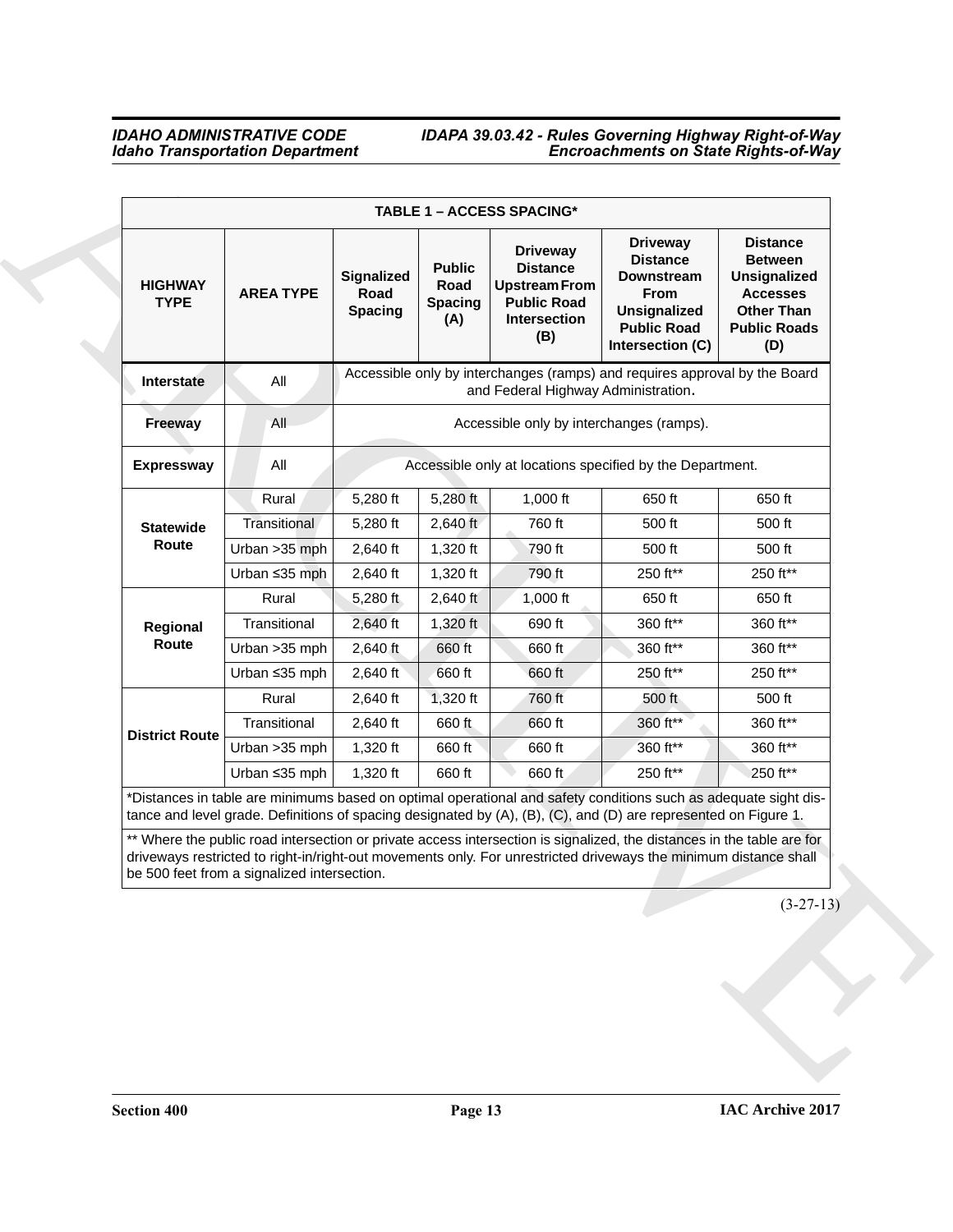<span id="page-13-0"></span>**Figure 1:**



**d.** The District Engineer shall have the authority to deny an encroachment permit or require the applicant to provide a Traffic Impact Study when an on-site review indicates that the optimal conditions (such as sight distance and queue length) assumed in Table 1 do not exist, and that operational or safety problems may result from<br>the encroachment spacing. (3-27-13) the encroachment spacing.

**e.** The District Engineer shall have the authority to approve a decrease in the minimum access spacing distances set forth in Table 1, provided that the basis for any exception is justified and documented. The basis for the exception may include overriding economic opportunity considerations. For any exception that would result in a decrease in access spacing of more than ten percent (10%) of the distances set forth in Table 1, a Traffic Impact Study will be required in order to determine whether auxiliary lanes or other appropriate mitigation must be included in the permit's conditions. (3-27-13)

**f.** Unless the requirement is waived by the District Engineer, a Traffic Impact Study shall also be required when a new or expanded development seeks direct access to a state highway, and at full build out will generate one hundred (100) or more new trips during the peak hour, the new volume of trips will equal or exceed one thousand (1000) vehicles per day, or the new vehicle volume will result from development that equals or exceeds the threshold values in Table 2. If the District Engineer waives the requirement for a Traffic Impact Study, the basis for such waiver shall be justified and documented. (3-27-13) such waiver shall be justified and documented.

**g.** When required, the Traffic Impact Study shall document access needs and impacts and whether any highway modifications are necessary to accommodate the new traffic volumes generated by the development. Such modifications could include, for example, turn lanes, additional through lanes, acceleration or deceleration lanes, medians, traffic signals, removal and/or consolidation of existing approaches, approaches limited to right-in/right-out access only, etc. (3-27-13)

**h**. If a District Engineer denies an encroachment permit application and the denial is appealed to the board, the board or its delegate shall have the authority to approve exceptions to the access and signal spacing distances in Table 1 if, in the judgment of the board, overriding economic considerations cause the exceptions to be in the best interests of the public.  $(3-27-13)$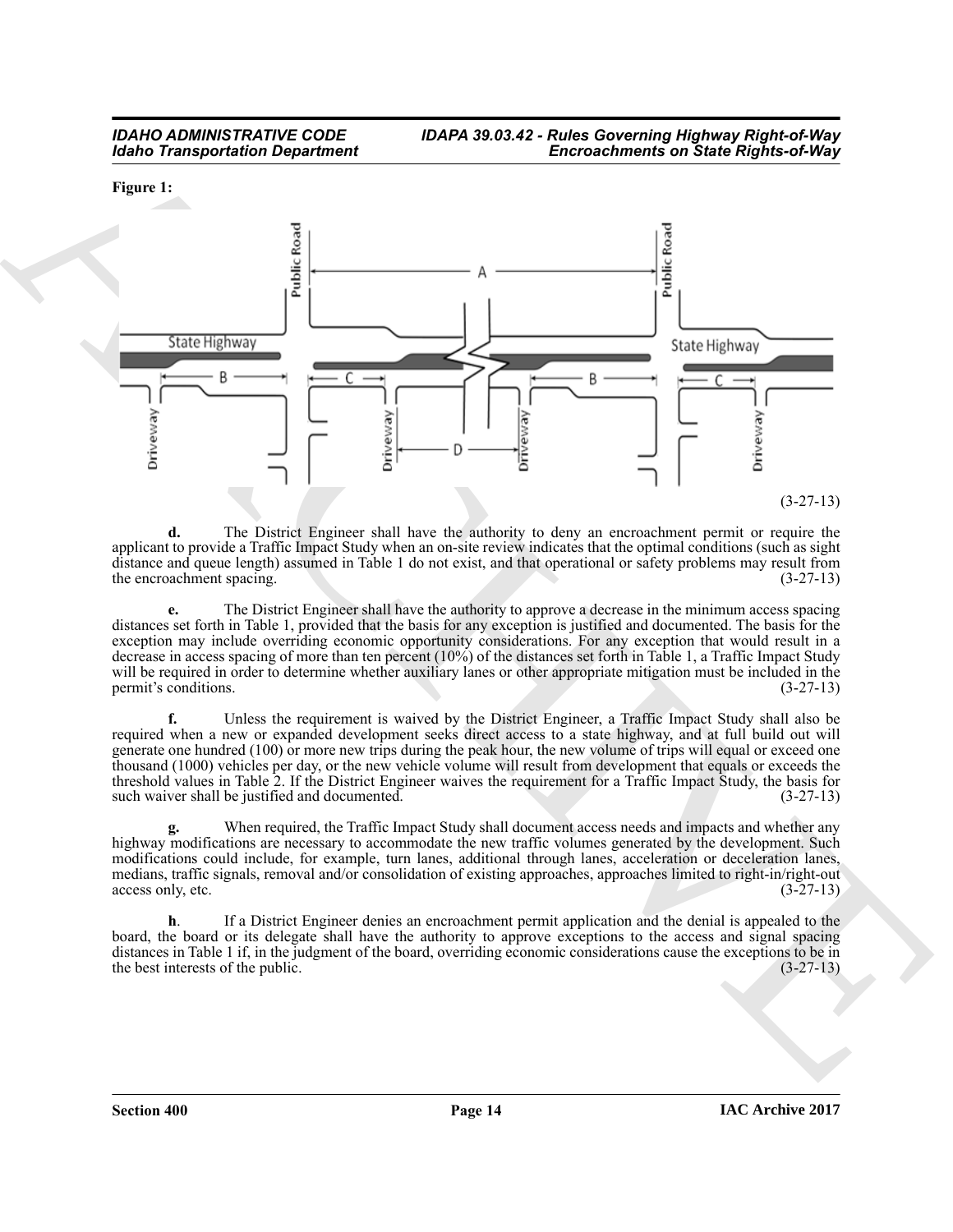#### <span id="page-14-1"></span>**a.** Approaches should be located as far as practical from intersections: to preserve visibility at the intersection, to permit safe vehicle movement, and to accommodate the installation of traffic signs, signals and lighting where required. (3-30-01) lighting where required.

# <span id="page-14-2"></span><span id="page-14-0"></span>**06. Width and Radius**. (3-30-01)

# *IDAHO ADMINISTRATIVE CODE IDAPA 39.03.42 - Rules Governing Highway Right-of-Way<br>Idaho Transportation Department Idaho Transportation Department Encroachments on State Rights-of-Way*

|                                                                                                                | Table 2                                                                                                                                                                                                                                                                                                                                     |                                                                     |                          |                                                              |
|----------------------------------------------------------------------------------------------------------------|---------------------------------------------------------------------------------------------------------------------------------------------------------------------------------------------------------------------------------------------------------------------------------------------------------------------------------------------|---------------------------------------------------------------------|--------------------------|--------------------------------------------------------------|
|                                                                                                                | <b>THRESHOLD VALUE</b>                                                                                                                                                                                                                                                                                                                      | <b>LAND USE TYPE</b>                                                |                          |                                                              |
|                                                                                                                | 100 Dwelling Units                                                                                                                                                                                                                                                                                                                          | Residential                                                         |                          |                                                              |
|                                                                                                                | 35,000 square feet                                                                                                                                                                                                                                                                                                                          | Retail                                                              |                          |                                                              |
|                                                                                                                | 50,000 square feet                                                                                                                                                                                                                                                                                                                          | Office                                                              |                          |                                                              |
|                                                                                                                | 70,000 square feet                                                                                                                                                                                                                                                                                                                          | Industrial                                                          |                          |                                                              |
|                                                                                                                | 100 rooms                                                                                                                                                                                                                                                                                                                                   | Lodging                                                             |                          |                                                              |
|                                                                                                                | All (Sections 67-6508 & 67-<br>6519, Idaho Code)                                                                                                                                                                                                                                                                                            | School (K-12)                                                       |                          |                                                              |
| $(3-27-13)$                                                                                                    |                                                                                                                                                                                                                                                                                                                                             |                                                                     |                          |                                                              |
| $(3-30-01)$                                                                                                    |                                                                                                                                                                                                                                                                                                                                             |                                                                     | <b>Corner Clearance.</b> | 04.                                                          |
| $(3-30-01)$<br>$(3-30-01)$                                                                                     | Approach transitions or flares shall not encroach upon curbs or pavement edges forming the corner                                                                                                                                                                                                                                           |                                                                     |                          | lighting where required.<br>b.<br>radii of the intersection. |
| $(3-30-01)$                                                                                                    | Minimum corner clearances between signalized and unsignalized urban and rural intersections                                                                                                                                                                                                                                                 | shall comply with current Department standards.                     |                          |                                                              |
| $(3-30-01)$                                                                                                    | Approach Alignment. Whenever possible, all new or relocated approaches shall intersect the state<br>highway at right angles and shall be aligned on centerline with existing approaches to facilitate highway safety and<br>the development and use of turn lanes and/or signals. Approach skew angles shall be in conformance with current |                                                                     |                          | 05.<br>Department standards.                                 |
| $(3-30-01)$                                                                                                    |                                                                                                                                                                                                                                                                                                                                             |                                                                     | <b>Width and Radius.</b> | 06.                                                          |
|                                                                                                                | An approach shall be wide enough to properly serve the anticipated type and volume of traffic.                                                                                                                                                                                                                                              | Minimum widths should be used only when space limitations apply.    |                          | а.                                                           |
| $(3-30-01)$                                                                                                    |                                                                                                                                                                                                                                                                                                                                             |                                                                     |                          |                                                              |
| An approach that is adjacent to a public alley may include the alley as part of the approach if<br>$(3-27-13)$ | approved by the local jurisdiction, however, the width of the combined approach shall not exceed forty (40) feet.                                                                                                                                                                                                                           |                                                                     |                          | b.                                                           |
|                                                                                                                | Commercial approaches with volumes exceeding fifty (50) vehicles per hour during a total of any                                                                                                                                                                                                                                             | four (4) hours per day should be designed to public road standards. |                          | $c_{\cdot}$                                                  |
| $(3-30-01)$<br>$(3-30-01)$                                                                                     | A Boulevard Approach may be required to improve operation and/or aesthetics of commercial<br>approaches and some public highways, when warranted, by a combination of vehicle length and higher traffic<br>volumes. The approach shall be designed to serve the traffic with a right-turn lane, a left-turn lane, a median, and one         |                                                                     |                          | d.<br>(1) or more entrance lanes.                            |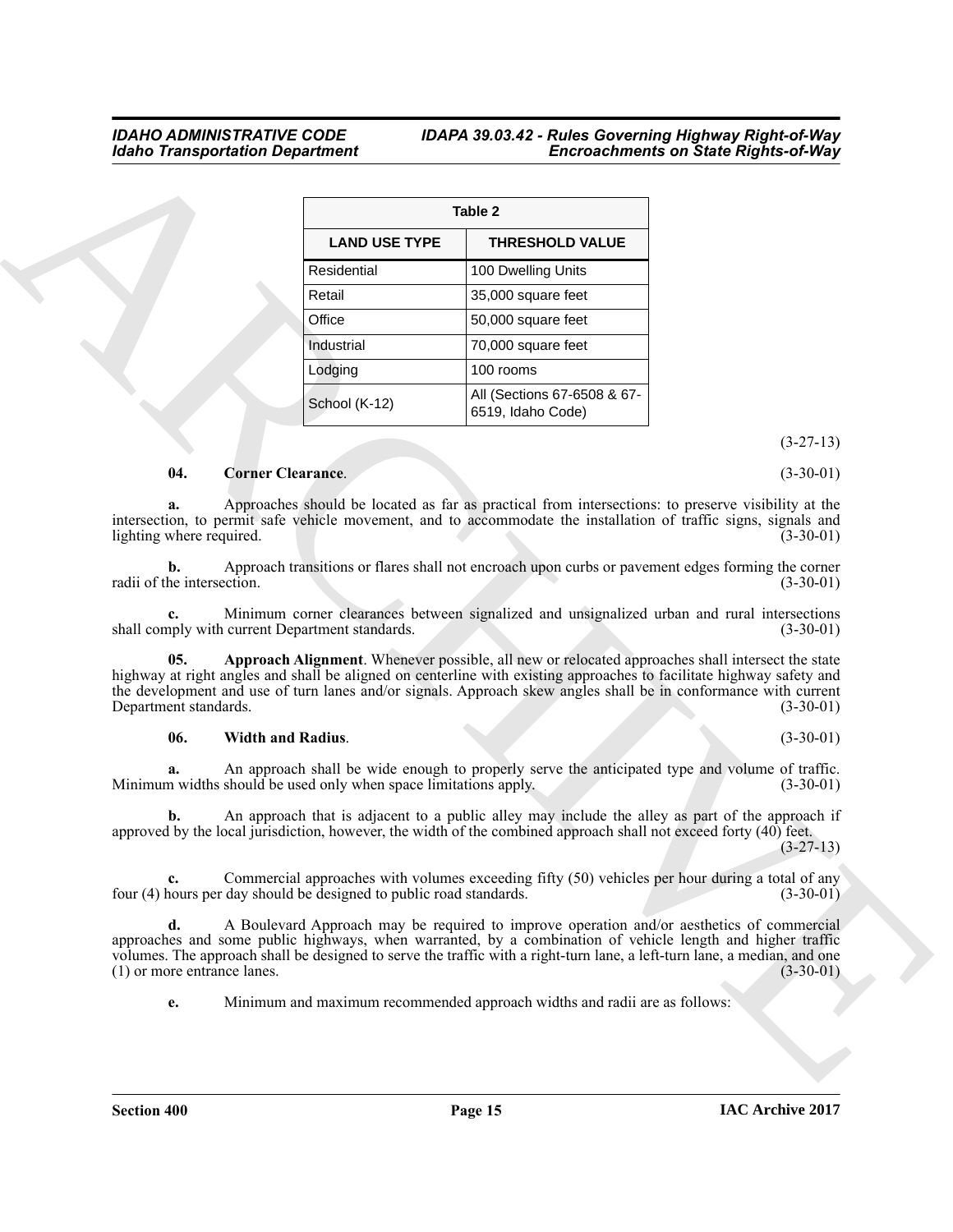|                                                                                                                                                                                                                                                                                                                                                                                                                                                                                                                    | < 35 MPH         |                                                                                                                                                                                                 |                  | $\geq$ 35 MPH  |                | <b>RADII</b>                              |  |
|--------------------------------------------------------------------------------------------------------------------------------------------------------------------------------------------------------------------------------------------------------------------------------------------------------------------------------------------------------------------------------------------------------------------------------------------------------------------------------------------------------------------|------------------|-------------------------------------------------------------------------------------------------------------------------------------------------------------------------------------------------|------------------|----------------|----------------|-------------------------------------------|--|
| <b>APPROACH USE</b>                                                                                                                                                                                                                                                                                                                                                                                                                                                                                                | <b>Minimum</b>   | <b>Maximum</b>                                                                                                                                                                                  | <b>Minimum</b>   | <b>Maximum</b> | <b>Minimum</b> | <b>Maximum</b>                            |  |
| Single Residential,<br>Farmyard, Field                                                                                                                                                                                                                                                                                                                                                                                                                                                                             | 12 <sub>ft</sub> | 40ft                                                                                                                                                                                            | 20ft             | 40ft           | 20ft           | 30ft                                      |  |
| Multiple<br>Residential                                                                                                                                                                                                                                                                                                                                                                                                                                                                                            | 28ft             | 40ft                                                                                                                                                                                            | 28ft             | 40ft           | 20ft           | 30ft                                      |  |
| Commercial<br>(One-Way)                                                                                                                                                                                                                                                                                                                                                                                                                                                                                            | 15 <sup>ft</sup> | 30ft                                                                                                                                                                                            | 20ft             | 30ft           | 30ft           | 40ft                                      |  |
| Commercial<br>(Two-Way)                                                                                                                                                                                                                                                                                                                                                                                                                                                                                            | 25 <sup>ft</sup> | 40ft                                                                                                                                                                                            | 25 <sup>ft</sup> | 40ft           | 30ft           | 40ft                                      |  |
| <b>Boulevard</b><br>Approach                                                                                                                                                                                                                                                                                                                                                                                                                                                                                       | 84ft             | 84ft                                                                                                                                                                                            | 84ft             | 84ft           |                | <b>Contact Department</b>                 |  |
| Joint-Use<br>Residential/Farm                                                                                                                                                                                                                                                                                                                                                                                                                                                                                      | 25 <sub>ft</sub> | 40ft                                                                                                                                                                                            | 25ft             | 40ft           | 20ft           | 30ft                                      |  |
| Joint-Use<br>Commercial                                                                                                                                                                                                                                                                                                                                                                                                                                                                                            | 12 <sub>ft</sub> | 40ft                                                                                                                                                                                            | 20 <sup>ft</sup> | 40ft           | 30ft           | 40ft                                      |  |
| Public Highways                                                                                                                                                                                                                                                                                                                                                                                                                                                                                                    | 28ft             | N/A                                                                                                                                                                                             | 28ft             | N/A            | 30ft           | 50ft                                      |  |
| remain within applicant's property.<br>b.<br>Approaches shall be constructed so that all approach radii remain within applicant's property.<br>proper utilization of property. Joint-use approaches shall be required whenever property frontage is insufficient to<br>include full width of the approach, including both radii.                                                                                                                                                                                   |                  | In rural or uncurbed sections, property line clearances shall be equal to approach radius.<br>Approach transitions or radii may be allowed to abut the adjacent property line when required for |                  |                |                | $(3-27-13)$<br>$(3-30-01)$<br>$(3-30-01)$ |  |
| 08.<br>Setback.                                                                                                                                                                                                                                                                                                                                                                                                                                                                                                    |                  |                                                                                                                                                                                                 |                  |                |                | $(3-30-01)$                               |  |
| a.<br>shall be setback from the highway right-of-way line so that stopping, standing, parking or maneuvering of vehicles on<br>the right-of-way is not necessary. A minimum setback of fourteen (14) feet from state highway right-of-way line is<br>recommended, unless a greater minimum is established by an engineering study. When an ordinance requires a<br>certain number of parking spaces per square footage of building, the parking spaces shall not be included within state<br>highway right-of-way. |                  | Improvements intended to serve patrons on private property adjacent to state highway right-of-way                                                                                               |                  |                |                | $(3-27-13)$                               |  |

# <span id="page-15-0"></span>**07. Property Line Clearance**. (3-30-01)

# <span id="page-15-2"></span><span id="page-15-1"></span>**08. Setback**. (3-30-01)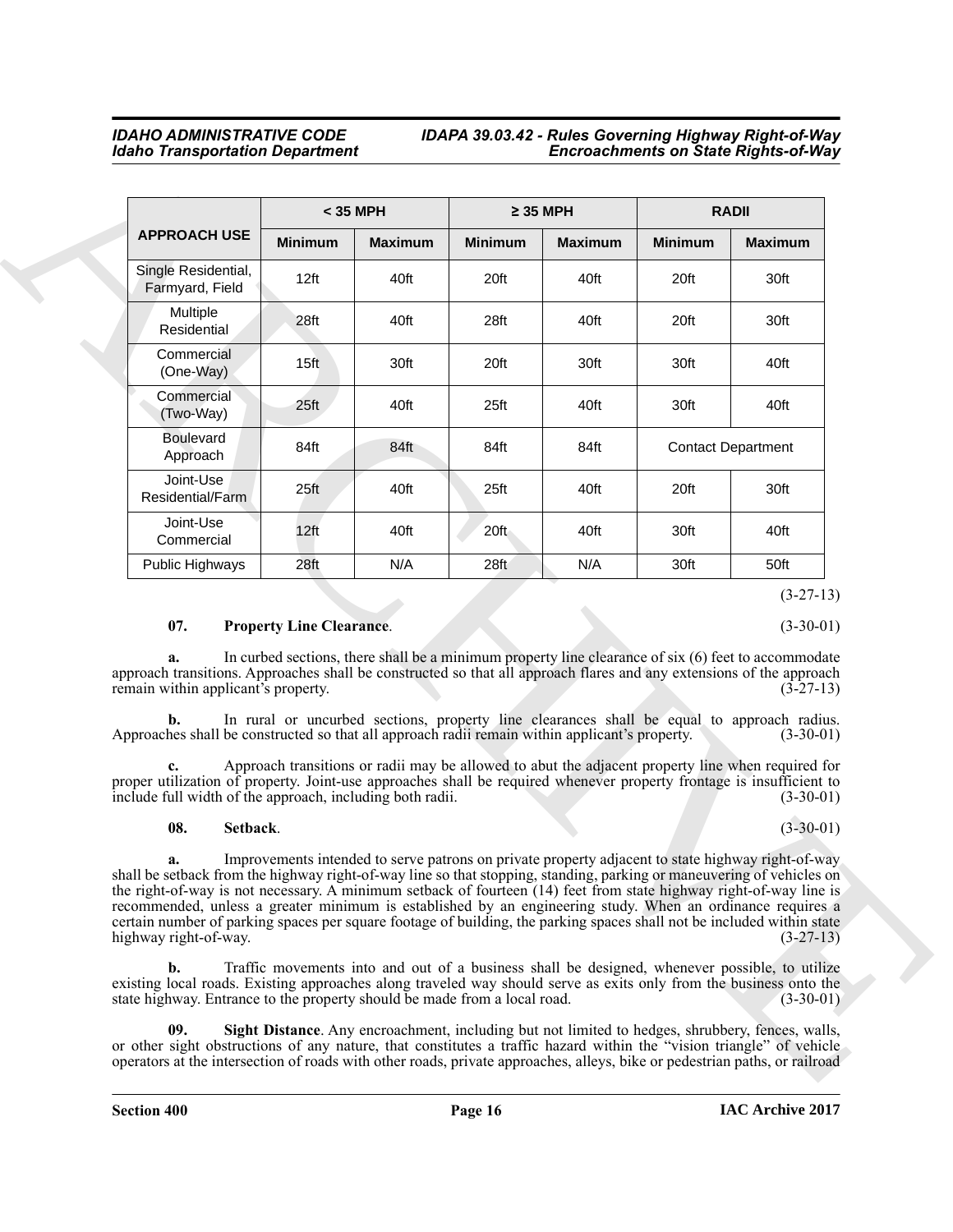crossings shall be removed. (3-30-01)

### <span id="page-16-4"></span>**10. Transitions and Flares**. (3-30-01)

**a.** In curb and gutter sections, the transition connecting the edge of the approach to the curb shall meet minimum Department standards. (3-30-01)

**b.** In sections not having a curb and gutter, approach flares should connect the outside edge of the approach to the outside edge of the roadway shoulders and shall meet minimum Department standards. The approach flare tangent distance should not exceed twenty (20) feet unless a larger radius is warranted by an engineering study.  $(3-27-13)$ 

**c.** The distance between approaches shall be such that the curb approach transition or radii of the one pach does not encroach upon the transition or radii of the adjacent approach.  $(3-30-01)$  $(1)$  approach does not encroach upon the transition or radii of the adjacent approach.

<span id="page-16-3"></span>**11. Grade**. (3-30-01)

Enconcernment and State Research in the Chinacoch interest.<br>
Since Chinacoch is the Chinacoch interest.<br>
The Transmission control of the state Research interest.<br>
The Transmission control of the state Research interest.<br> **a.** If the maximum allowable slope is not great enough to bring the approach to the level of the sidewalk or back of curb, a depressed sidewalk should be installed, when required. If sidewalks exist, the connection between the original sidewalk and the depressed sidewalk shall be made through a transition area with a slope no steeper than twelve horizontal to one vertical (12:1) from the longitudinal grade of the original sidewalk. All new curbs or sidewalks should be constructed to the line and grade of the existing curb or sidewalk with every effort to construct a sidewalk that is uniformly graded and free of dips.

To accommodate emergency service vehicles, the Department recommends a maximum approach inus ten percent  $(\pm 10\%)$ . (3-30-01) grade of plus or minus ten percent  $(\pm 10\%)$ .

<span id="page-16-1"></span>**12. Border Area**. (3-30-01)

**a.** Border area work (including grading, seeding and landscaping) shall insure that adequate sight distance, proper drainage, desirable slopes for maintenance operations, and a pleasing appearance are provided. The border area shall be free of encroachments and designed as needed to prevent vehicular use through the incorporation of appropriate methods such as ditching, special grading, use of concrete or bituminous curbs, fencing, guard rail, and guide posts. The design or devices should not impair adequate sight distance or constitute a hazard to pedestrians, bicycles, or vehicles. (3-30-01) (3-30-01)

**b.** The maximum slope beyond the outside edge of shoulder, back of curb, or back of sidewalk to the right-of-way line shall meet minimum Department standards. The creation of ponds, pools, or drainage/evaporation swales within the highway right-of-way shall be prohibited.

# <span id="page-16-2"></span>**13. Drainage**. (3-30-01)

**a.** All approaches shall be graded so that private properties abutting the highway right-of-way do not drain onto the traveled way, do not impair the drainage within the right-of-way, alter the stability of the roadway subgrade or materially alter the drainage of areas adjacent to the right-of-way. Post-development drainage flows shall<br>(3-30-01) (3-30-01) not exceed predevelopment drainage flows.

**b.** Culverts and drop inlets shall be installed where required and shall be the type and size specified by the Department. Where the border area is regraded, landscaped or reclaimed (seeded), it shall have sufficient slope, ditches, culverts, and drop inlets for adequate drainage. Slopes, where practical, should be a six-horizontal-to-one vertical (6:1) maximum. (3-27-13) vertical  $(6:1)$  maximum.

### <span id="page-16-0"></span>**14. Base and Surfacing**. (3-30-01)

**a.** It shall be the responsibility of the permittee to supply, place and properly compact the approach fill and base material. All base and surfacing materials and compaction requirements shall meet minimum Department design and construction standards. (3-30-01) design and construction standards.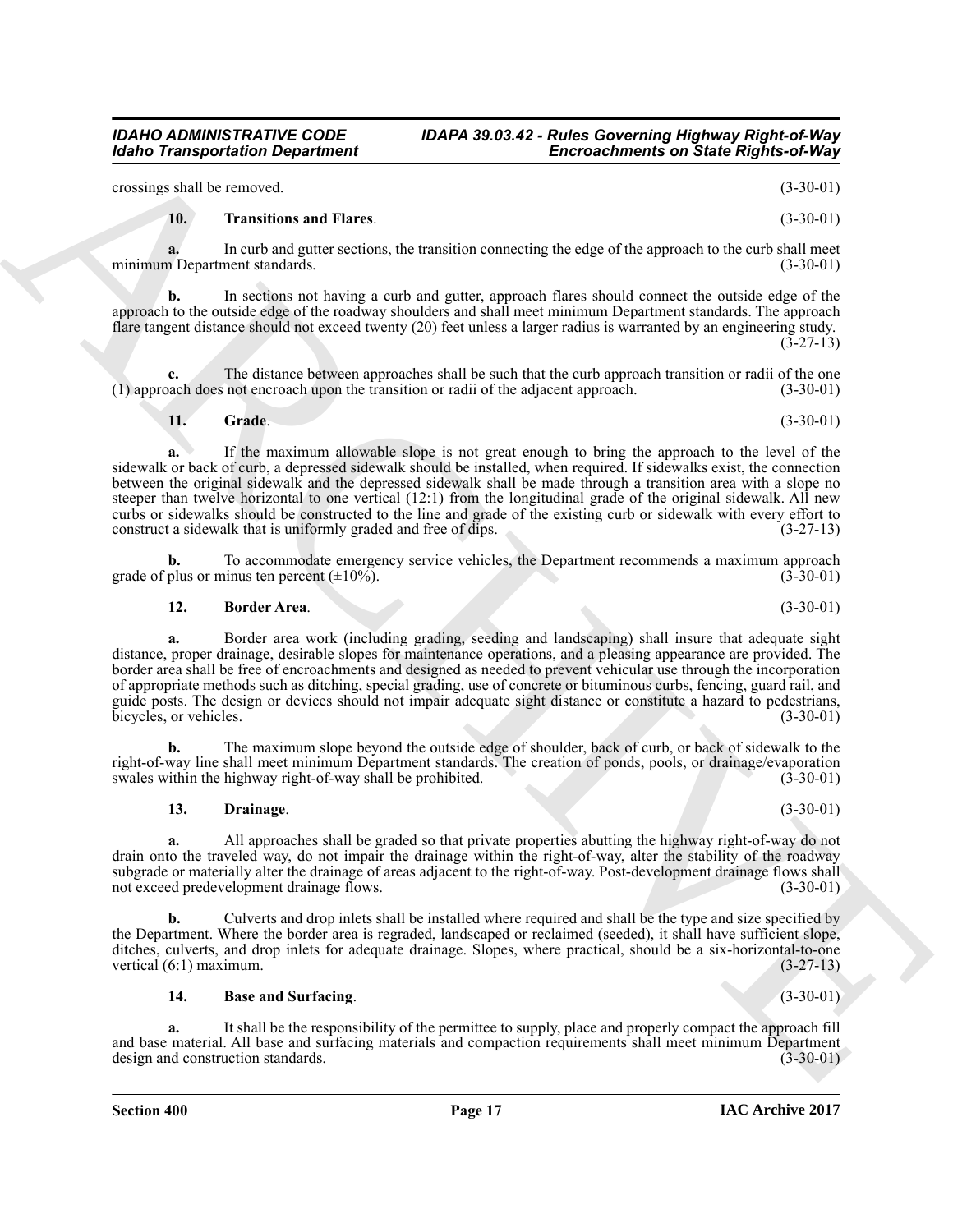**b.** All rural private, commercial and public approaches shall be paved to the right-of-way line or to the back of the approach radius. Farmyard and field gravel approaches that are occasionally used shall be paved a minimum of five  $(5)$  feet from the edge of pavement.

<span id="page-17-6"></span>**c.** In curb and gutter areas, approaches shall be paved to the right-of-way line. (3-30-01)

# <span id="page-17-0"></span>**401. MEDIANS.**

<span id="page-17-8"></span>**01. Median Placement**. The placement of medians shall meet the following considerations: (3-30-01)

**a.** Where a traffic engineering study indicates that medians would be beneficial to control access, street capacity, and improve traffic safety. (3-30-01) maintain street capacity, and improve traffic safety.

**b.** When medians are selected, non-traversable medians are the preferred median type; however, ble medians in urban areas may be considered to accommodate emergency vehicles. (3-30-01) traversable medians in urban areas may be considered to accommodate emergency vehicles.

**c.** Pedestrian/bicycle safety shall be given consideration in the choice and design of medians in areas that are frequently used by pedestrians/bicycles. (3-30-01)

**d.** construction requirements for all new or modified public approaches to the state highway right-ofway, including private approaches to subdivisions and businesses, shall be reviewed for the need to place medians on the state highway. (3-30-01) the state highway.

**e.** Channelization formed by raised curbs, solid painted islands, left turn lanes, or other traffic control installations may be required to create a mandatory right-in/right-out and/or left-in/left-out approach condition.

(3-30-01)

### <span id="page-17-7"></span>**02. Median Openings**. Median openings shall be as follows: (3-30-01)

Global Transportation Department<br>
And the method of the system and and policing second that the system of the system of the system of the system of the system of the system of the system of the system of the system of the **a.** Placed on multi-lane state highways at all signalized intersections, at locations which currently meet the criteria for a signal warrant and fulfill traffic signal coordination requirements, at locations that are anticipated to meet future traffic signal considerations, and at locations where there will be no significant reduction in safety or operational efficiency. (3-30-01)

**b.** Designed with a left turn lane and sufficient storage for left turning traffic. (3-30-01)

**c.** Median openings allowing U-turns shall be provided only at locations having sufficient roadway (3-30-01) width. (3-30-01)

# <span id="page-17-2"></span><span id="page-17-1"></span>**402. AUXILIARY LANES.**

Review Required. Reviews shall be conducted to determine the need to provide turn lanes, deceleration lanes and acceleration lanes on the state highway prior to issuing an approach permit. Consideration of auxiliary lanes shall<br>meet the following conditions: (3-30-01) meet the following conditions:

<span id="page-17-5"></span>**Traffic Engineering Study.** A traffic engineering study shall be made that considers highway operating speed, traffic volumes, projected turning movement volumes, availability of passing opportunities, sight distance, and collision history. (3-27-13)

<span id="page-17-4"></span>**02. Auxiliary Lanes to Enhance Roadside Business**. Auxiliary lanes shall not be constructed to a new roadside business, unless the applicant is willing to pay the full cost. (3-30-01) enhance a new roadside business, unless the applicant is willing to pay the full cost.

<span id="page-17-3"></span>**03**. **Auxiliary Lanes Required by Planned Development**. Auxiliary lanes required as a result of a planned development, shall be paid for by the developer. When the need for an auxiliary lane exists prior to an application for a planned development, the developer may not be required to pay for the lane unless such construction precedes the Department's construction schedule. (3-30-01) precedes the Department's construction schedule.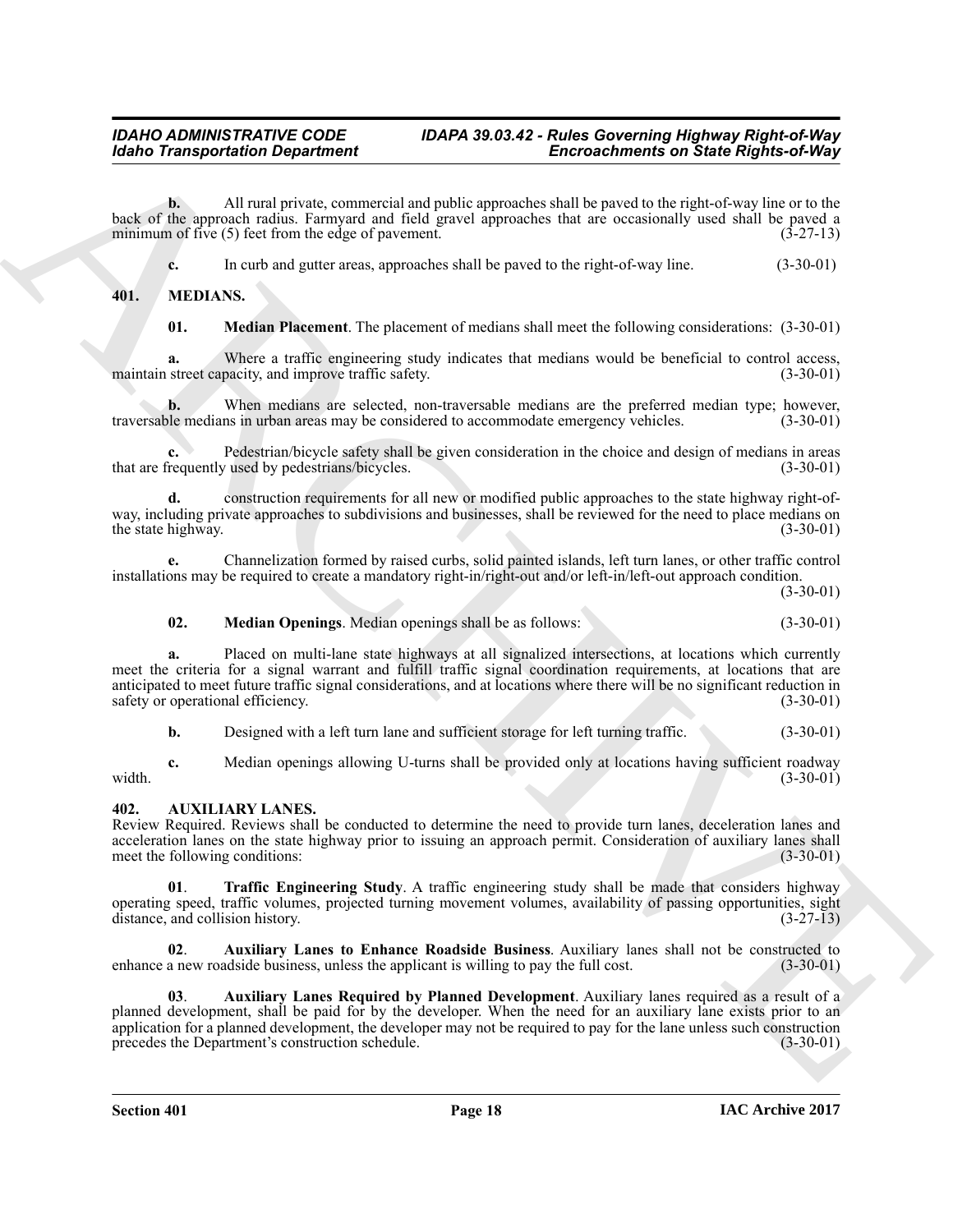# <span id="page-18-0"></span>**403. -- 499. (RESERVED)**

### <span id="page-18-2"></span><span id="page-18-1"></span>**500. LOCATION AND DESIGN STANDARDS FOR UTILITIES.**

<span id="page-18-3"></span>**01. Approved Permit Required**. An approved right-of-way encroachment permit shall be required for all utility encroachments, including new utility installation and the relocation, maintenance, modification, or removal<br>of existing utility facilities prior to the initiation of any work within the state highway right-of-w of existing utility facilities prior to the initiation of any work within the state highway right-of-way.

<span id="page-18-7"></span>**02.** Utility Locations. Final utility locations shall be identified on the appropriate roadway and bridge (3-30-01)  $\mu$  plans. (3-30-01)

<span id="page-18-6"></span>**03. Interstate Highways**. As addressed in the 1996 Telecommunications Act, longitudinal placement of telecommunication utilities in any Interstate right-of-way shall require a permit approved by the Department for the installation of utilities. Longitudinal placement of all other utilities in Interstate right-of-way shall require a utility permit approved by both the Department and the FHWA. (3-27-13)

**04. Utility Maintenance and Emergency Repair**. Right-of-way encroachment permits, approved annually by the Department, shall be required for all maintenance or emergency repairs of utility facilities. The utility shall notify the Department in advance of any work that affects the traveling public. (3-15-02)

#### <span id="page-18-8"></span><span id="page-18-5"></span>**05. Conduits Under the Roadway**. (12-26-90)

Global Transportation Department<br>
45.1. (ALEACA AND INSTIC NATUABLES OR ETHITITIES,<br>
45. (ALEACA AND INSTIC NATUABLES FOR UTILITIES,<br>
47. (ALEACA AND INSTIC NATUABLES FOR UTILITIES,<br>
47. (ALEACA AND INSTIC NATUABLES FOR U **a.** Conduits crossing under highways that carry utility structures including, but not limited to, water, sewage, chemicals, electrical wire, and communications cables, shall be installed by jacking, driving or boring unless trenching can be justified. Acceptable justification would only be poor soil conditions, such as rock or boulders, inadequate room for a boring pit, or conflicts with other utility lines which cannot be located accurately (gas lines, multiple telephone conduits). If gravel or boulders prevent boring or jacking on the first attempt, at least two (2) other documented attempts should be made at different locations before contacting the District about an alternate installation method, unless the utility can provide documentation from a qualified agency or engineer that indicates the strata is not conducive to boring, driving or jacking. Normally installation of conduit twenty-four (24) inches or less outside diameter should be attempted by jacking, driving or boring before consideration of trenching as an alternative. (3-27-13) alternative. (3-27-13)

**b.** The applicant is required to submit for review and approval, a set of construction plans stamped by an engineer licensed in the state of Idaho. The plans shall show all details on casing, conduits, bulkheads and placement, vertical and horizontal dimensions of the pit and shoring, method of installing the conduit, drainage, void filling, and traffic control devices. Sluicing or jetting shall not be allowed. If required by the engineer, casings should be installed from highway right-of-way line to highway right-of-way line to allow for servicing of the utility facility with minimal disruption to traffic flows. Casings should be installed wherever feasible to allow for placement of multiple conduits. (3-15-02) multiple conduits.

**c.** Conduits under interstate highways shall not be installed by cutting through the pavement under any circumstance. (3-30-01)

<span id="page-18-4"></span>**06.** Conduits Attached to Structure. Conduits attached to any structure shall meet the following ents: (3-30-01) requirements:

**a.** A set of construction plans showing all details and calculations of a crossing or proposed attachments, stamped by an engineer licensed in the state of Idaho, shall be submitted to the Department for review and approval at the time of permit application. A copy of the existing structure plans shall also be submitted that are marked to show the proposed structure modifications. (3-30-01) marked to show the proposed structure modifications.

**b.** Reinforcement shall be located prior to the placement of threaded inserts to suspend utilities using a method approved by the Department. (3-30-01)

**c.** All attaching hardware shall be galvanized or coated as directed by the Department. (3-30-01)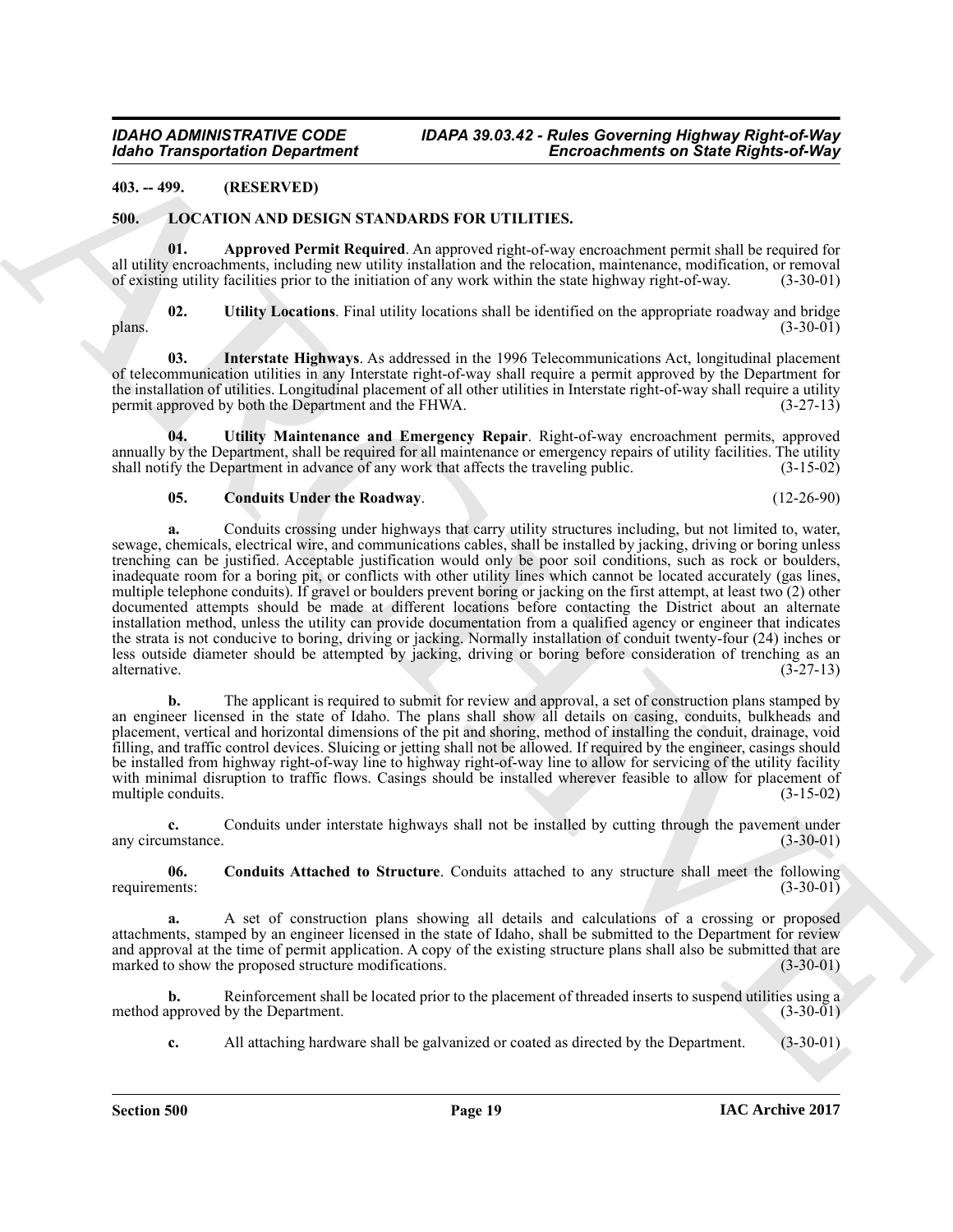**d.** Bolts for the attachment clamps shall be a minimum of one-half (1/2) inche in diameter. (3-27-13)

**e.** Slip joints shall be installed as directed by the Department. (3-30-01)

**f.** Drilling of any bridge structural element shall be prohibited without approval from the Department.  $(3-30-01)$ 

Utilities shall be attached to bridges in an interior bay, unless interior attachment is not practical diaphragm or end beam construction. (3-30-01) due to the bridge diaphragm or end beam construction.

**h.** Placing brackets along or around the structure rail is prohibited. (3-30-01)

**i.** The installing utility shall relinquish exclusive rights to future use of a hanger system, once installed. However, the responsibility for required maintenance shall remain with the installing utility until the hangar system is placed into a joint-use system. At that time, the responsibility for maintenance shall become a shared responsibility. (3-30-01)

**j.** A set of "as-built" plans for all conduit or utility crossings and structure attachments shall be submitted to the Department and the local utility locating service with all details of construction within thirty (30) days of the work completion. All "as-built" plans are required to be stamped by an engineer licensed in the state of Idaho. (3-30-01) Idaho. (3-30-01)

# <span id="page-19-0"></span>**501. -- 599. (RESERVED)**

# <span id="page-19-3"></span><span id="page-19-2"></span><span id="page-19-1"></span>**600. LOCATION AND DESIGN STANDARDS FOR OTHER ENCROACHMENTS.**

Globo Transportation Department<br>
a total interesting that the calculated signal and the state of the state of the state of the state of the state of the state of the state of the state of the state of the state of the sta **01. Approved Permit Required**. An approved right-of-way encroachment permit shall be required for all portable objects or signs, memorials, urban improvements, landscaping, farming, irrigation or drainage, mailbox stands or turnouts, recreational parking facilities, park-and-ride lots, school bus turnouts, or structures within the state highway right-of-way other than those authorized or installed by the Department, or those which the government entity deems necessary for regulating, warning, and guiding of traffic. (3-30-01)

<span id="page-19-4"></span>**02. Benches, Planters, and Other Urban Structures**. Structures, including protrusions and overhangs, shall be a minimum of eighteen (18) inches behind the face of curb. When a structure is within a sidewalk area, at least four (4) feet of unobstructed space shall be available for pedestrians. (3-27-13) area, at least four (4) feet of unobstructed space shall be available for pedestrians.

<span id="page-19-6"></span>**Overhanging Displays, Canopies and Marquees**. In a curb section, encroachments shall not extend closer than eighteen (18) inches behind face of curb. In a non-curb section, encroachments supported by a building shall not extend more than twelve (12) inches into right-of-way. Signs or displays shall be no lower than twelve (12) feet above the sidewalk or ground level. Canopies and marquees shall be no lower than eight (8) feet.  $(3-27-13)$ 

<span id="page-19-5"></span>**04. Landscaping, Farming and Associated Irrigation**. Repair of landscaping in the state highway right-of-way shall be the responsibility of the permittee, and the Department will not be responsible for, or participate in, any repair or maintenance costs. All requests for landscaping, farming and irrigation shall require a review of current access control records for restrictive covenants. Applications may be approved provided the following conditions are met: (3-30-01) conditions are met:

**a.** Landscaping, farming, and irrigation systems shall maintain the structural integrity of the state highway right-of-way. No undercutting of the present highway fill and ballast section nor shall access to a state highway from unprotected bare soil be allowed. (3-27-13) highway from unprotected bare soil be allowed.

**b.** Unless otherwise specified, the degree of landscaping will be limited to what is necessary to insure that the appearance of the state highway right-of-way is compatible with the appearance of the surrounding area and shall not interfere with public safety and overall maintenance operations. (3-30-01) shall not interfere with public safety and overall maintenance operations.

**c.** Landscaping, farming, and irrigation systems shall not disturb, obstruct, or add to the normal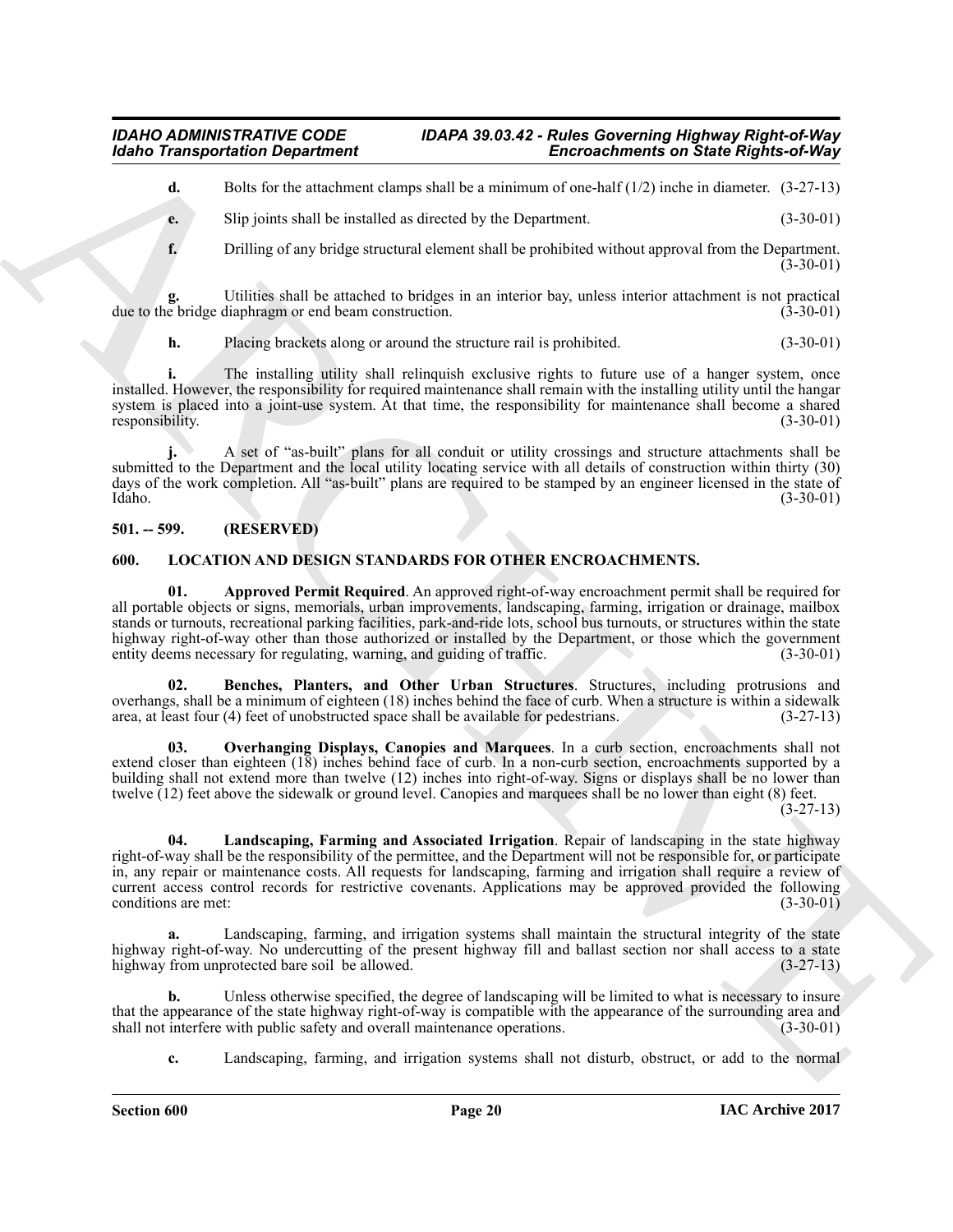drainage patterns of the state highway right-of-way. No new ditches shall be constructed without prior approval.  $(3-30-01)$ 

**d.** Landscaping, farming, and irrigation systems shall not interfere with utility installations, removals, (3-30-01) or operations.

**e.** Provisions shall be established for the responsibility of future maintenance. (3-30-01)

**f.** Only planting of forage plants, grasses, flowers, and shrubs with a mature height not to exceed three (3) feet will be allowed within the clear zone of the state highway right-of-way. Type and size of grasses, flowers, and shrubs will be determined by the Department. (3-27-13) flowers, and shrubs will be determined by the Department.

**g.** No trees shall be allowed within the clear zone of the state highway right-of-way. (3-15-02)

All work within the highway right-of-way shall be required to return the right-of-way to either or to the requirements of the encroachment permit as approved by the Department. (3-27-13) original condition or to the requirements of the encroachment permit as approved by the Department.

**i.** Irrigation systems shall be no closer than five (5) feet from the pavement edge and shall be adjusted so water does not cover any portion of the highway pavement. (3-27-13)

**Encore Change of the Change of the Change of the Change of the Change of the Change of the Change of the Change of the Change of the Change of the Change of the Change of the Change of the Change of the Change of the Ch j.** No grading, excavation or other ground disturbing activities will be performed during rainy periods. If work cannot be avoided during rainy periods, the permittee will install check dams or other approved device(s) or structure(s) in drainage channels and provide a sediment retention basin to avoid discharging sediment containing runoff into the drainage system, or any wetlands, or water bodies (streams, rivers, lakes and ponds). No work shall be performed in or adjacent to any wetland or water body without providing the Department with copies of the appropriate permits from the Army Corps of Engineers, Idaho Department of Water Resources, and the Idaho Division of Environmental Quality. (3-30-01) Division of Environmental Quality.

**k.** All areas within the state highway right-of-way disturbed by construction shall be returned to its original condition and reclaimed (re-seeded, fertilized and mulched) as directed by the Department or delegated local<br>(3-30-01) highway agency.

**l.** Appropriate best management practices to temporarily control erosion and resulting sediment shall be used. Typical soil surface protection practices include erosion control blankets, tacified mulches of straw, wood fiber, paper fiber, soil amendments, or rock mulch. Typical sediment control practices may include silt fences, fiber wattles, rock check dams, sediment basins/ponds, inlet culvert risers, and inlet rock filters. For further information on best management practices, contact the Department. (3-30-01)

**m.** Travel lanes shall be kept reasonably free of dirt, rocks and other debris resulting from construction enance of landscaping, farming, or irrigation. (3-30-01) or maintenance of landscaping, farming, or irrigation.

# <span id="page-20-0"></span>**05. Recreational Parking and Park-and-Ride Lots**. (3-30-01)

**a.** Parking areas shall be designed to safely accommodate an adequate number of parking spaces as ed by the Department. (3-30-01) determined by the Department.

**b.** Access points shall be located so that adequate sight distance is maintained for the safety of approaching traffic and so that minimal interference with the normal flow of traffic on the traveled way results.

 $(3-30-01)$ 

**c.** Approaches shall be constructed in accordance with Department standards.  $(3-15-02)$ 

**d.** Installation of fencing and delineation should be considered to restrict ingress and egress locations and widths. (3-30-01) and widths.  $(3-30-01)$ 

**e.** Unrestricted drainage shall be provided and shall comply with Department standards. (3-15-02)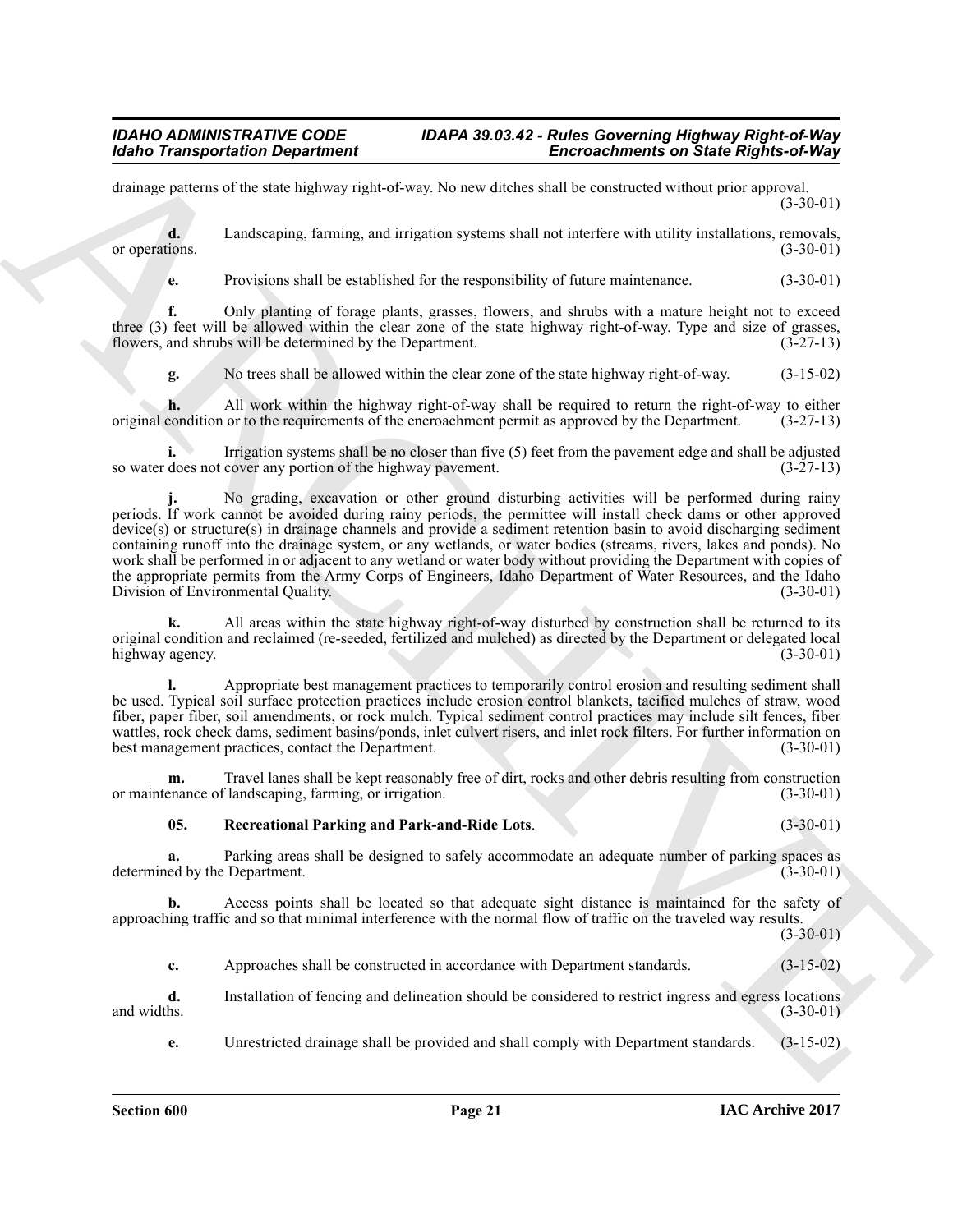# <span id="page-21-6"></span><span id="page-21-5"></span>**06. Mailbox Turnouts**. (3-30-01)

# <span id="page-21-0"></span>**601. -- 699. (RESERVED)**

# <span id="page-21-2"></span><span id="page-21-1"></span>**700. APPLICATION FEES.**

<span id="page-21-4"></span><span id="page-21-3"></span>

| 02. |  | <b>Fee Schedule.</b> The permit application fees shall be as follows: |  |  |  | $(3-13-02)$ |
|-----|--|-----------------------------------------------------------------------|--|--|--|-------------|
|-----|--|-----------------------------------------------------------------------|--|--|--|-------------|

|                           | <b>Idaho Transportation Department</b>                                                                                                                                                                                                                                                                                                            | <b>Encroachments on State Rights-of-Way</b>                                                       |                            |
|---------------------------|---------------------------------------------------------------------------------------------------------------------------------------------------------------------------------------------------------------------------------------------------------------------------------------------------------------------------------------------------|---------------------------------------------------------------------------------------------------|----------------------------|
| f.<br>of the permittee.   |                                                                                                                                                                                                                                                                                                                                                   | Construction and maintenance of parking areas, including snow removal shall be the responsibility | $(3-30-01)$                |
| 06.                       | <b>Mailbox Turnouts.</b>                                                                                                                                                                                                                                                                                                                          |                                                                                                   | $(3-30-01)$                |
|                           | of the approach. For safety reasons, the mail carrier should be able to stop out of the traveled way whenever possible.<br>The applicant should be required to construct a mailbox turnout at the same time a mailbox is installed.                                                                                                               | Mailbox turnouts in rural areas may be combined with an adjacent approach or may be independent   | $(3-30-01)$                |
| b.                        | standards. The box-to-post attachments shall resist separation when struck by a vehicle. No massive metal, concrete,<br>stone or other hazardous supports shall be allowed. Owners of mailboxes that do not meet minimum installation<br>requirements shall be notified that correction is required.                                              | Mailbox turnouts and mailbox supports shall be constructed in accordance with Department          | $(3-15-02)$                |
| 07.                       | <b>School Bus Turnouts.</b>                                                                                                                                                                                                                                                                                                                       |                                                                                                   | $(3-30-01)$                |
|                           | length and turning maneuvers as determined by the Department.                                                                                                                                                                                                                                                                                     | School bus turnouts shall be constructed with sufficient length and width to accommodate bus      | $(3-30-01)$                |
| b.                        | traffic and so that minimal interference with the normal flow of traffic on the traveled way results.                                                                                                                                                                                                                                             | Turnouts shall be located so adequate sight distance is maintained for the safety of approaching  | $(3-30-01)$                |
| c.<br>Department expense. |                                                                                                                                                                                                                                                                                                                                                   | All permitted school bus turnouts shall include approved advance warning signs installed at       | $(3-30-01)$                |
| $601. - 699.$             | (RESERVED)                                                                                                                                                                                                                                                                                                                                        |                                                                                                   |                            |
|                           |                                                                                                                                                                                                                                                                                                                                                   |                                                                                                   |                            |
| 700.<br>01.               | <b>APPLICATION FEES.</b>                                                                                                                                                                                                                                                                                                                          | Fee Administration. Fees for applications for permits shall be based on the Department's cost to  |                            |
| 02.                       | produce the permit and administer the program. Fees for permits are not refundable in the event of denial of the<br>permit or in the event the permittee fails to comply with the permit. Applications shall not be processed until all<br>applicable permit fees are received.<br>Fee Schedule. The permit application fees shall be as follows: |                                                                                                   |                            |
| a.                        | Approaches:                                                                                                                                                                                                                                                                                                                                       |                                                                                                   |                            |
|                           | <b>Land Use Category</b>                                                                                                                                                                                                                                                                                                                          | <b>Permit Application Fee</b>                                                                     | $(3-13-02)$<br>$(3-13-02)$ |
|                           | Residential, < 100 units (includes<br>farm and field approaches)                                                                                                                                                                                                                                                                                  | \$50                                                                                              |                            |
|                           | Residential, $\geq 100$ units                                                                                                                                                                                                                                                                                                                     | \$100                                                                                             |                            |
|                           | Retail, < 35,000 sq. ft.                                                                                                                                                                                                                                                                                                                          | \$50                                                                                              |                            |
|                           | Retail, ≥ 35,000 sq. ft.                                                                                                                                                                                                                                                                                                                          | \$100                                                                                             |                            |
|                           | Office, < 50,000 sq. ft.                                                                                                                                                                                                                                                                                                                          | \$50                                                                                              |                            |
|                           | Office, $\geq 50,000$ sq. ft.                                                                                                                                                                                                                                                                                                                     | \$100                                                                                             |                            |
|                           | Industrial, $< 70,000$ sq.ft.                                                                                                                                                                                                                                                                                                                     | \$50                                                                                              |                            |
|                           | Industrial, $\geq 70,000$ sq.ft.                                                                                                                                                                                                                                                                                                                  | \$100                                                                                             |                            |
|                           | Lodging, $<$ 100 rooms                                                                                                                                                                                                                                                                                                                            | \$50                                                                                              |                            |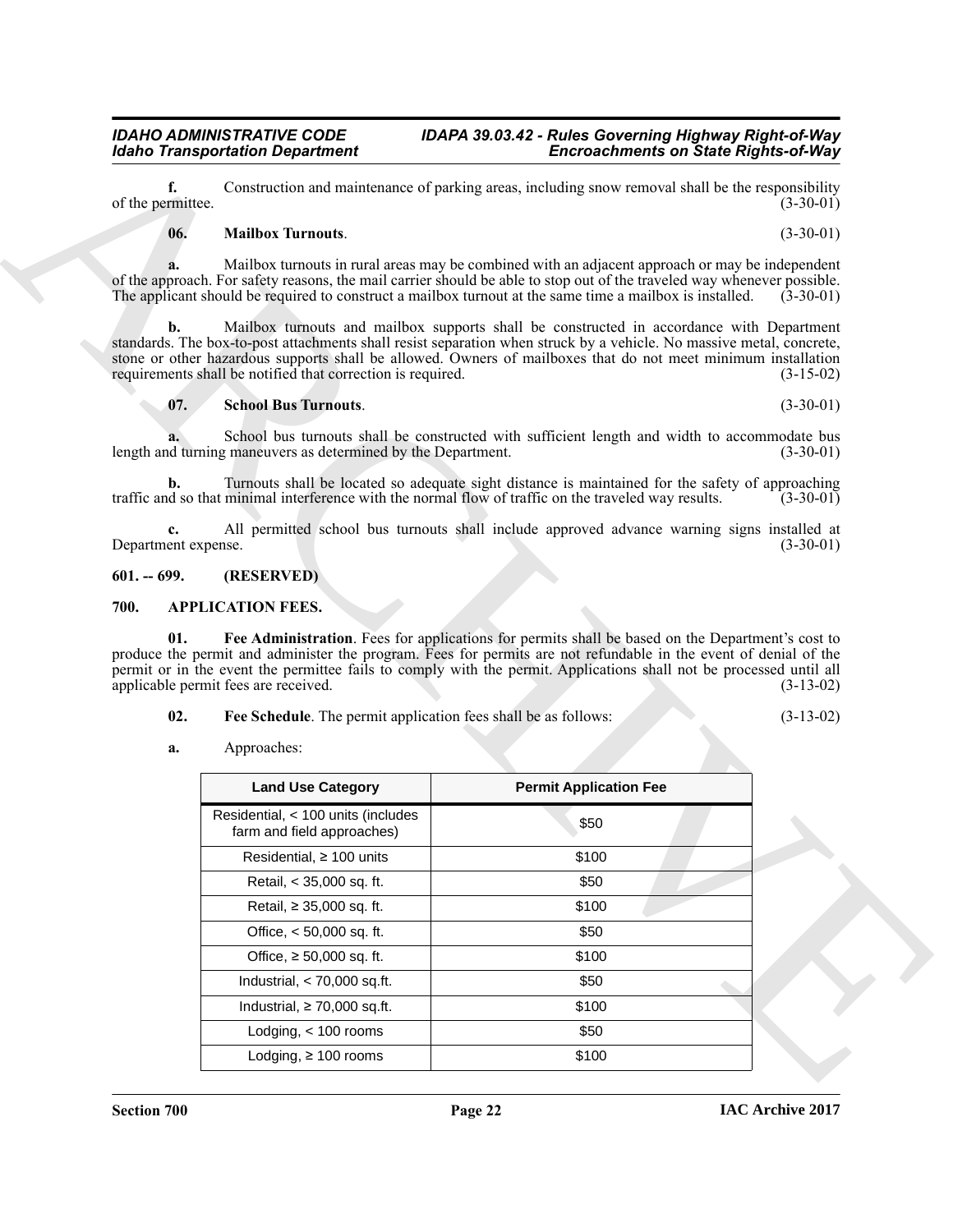<span id="page-22-0"></span>

|                | <b>Land Use Category</b>                                                                | <b>Permit Application Fee</b>                                                                                                                                                                                                                                                                                                                                                                                                                                                                                                                                                                                                                                                                                          |             |
|----------------|-----------------------------------------------------------------------------------------|------------------------------------------------------------------------------------------------------------------------------------------------------------------------------------------------------------------------------------------------------------------------------------------------------------------------------------------------------------------------------------------------------------------------------------------------------------------------------------------------------------------------------------------------------------------------------------------------------------------------------------------------------------------------------------------------------------------------|-------------|
|                | School (K-12)                                                                           | \$100                                                                                                                                                                                                                                                                                                                                                                                                                                                                                                                                                                                                                                                                                                                  |             |
|                |                                                                                         |                                                                                                                                                                                                                                                                                                                                                                                                                                                                                                                                                                                                                                                                                                                        | $(3-27-13)$ |
| b.             | Encroachments other than approaches: fifty dollars (\$50).                              |                                                                                                                                                                                                                                                                                                                                                                                                                                                                                                                                                                                                                                                                                                                        | $(3-27-13)$ |
| c.             | <b>Utility Permits:</b>                                                                 |                                                                                                                                                                                                                                                                                                                                                                                                                                                                                                                                                                                                                                                                                                                        | $(3-13-02)$ |
| $i$ .          |                                                                                         | Non-interstate: new, modify, relocate with no prior easement rights, fifty dollars (\$50).                                                                                                                                                                                                                                                                                                                                                                                                                                                                                                                                                                                                                             | $(3-27-13)$ |
| ii.            | Interstate: fees will be addressed at the time of application.                          |                                                                                                                                                                                                                                                                                                                                                                                                                                                                                                                                                                                                                                                                                                                        | $(3-27-13)$ |
| iii.<br>Charge |                                                                                         | Interstate and non-interstate: maintenance or emergency repairs with no prior easement rights - No                                                                                                                                                                                                                                                                                                                                                                                                                                                                                                                                                                                                                     | $(3-27-13)$ |
| $1V_{\rm}$     | highway project) - No Charge.                                                           | Interstate and non-interstate: new, modify, relocate with prior easement rights within an ITD State                                                                                                                                                                                                                                                                                                                                                                                                                                                                                                                                                                                                                    | $(3-27-13)$ |
| 03.            | costs associated with the following:                                                    | <b>Miscellaneous Costs</b> . In addition to the application fee, the Department may require payment of                                                                                                                                                                                                                                                                                                                                                                                                                                                                                                                                                                                                                 | $(3-30-01)$ |
| a.             | Study or appraisal review; or                                                           |                                                                                                                                                                                                                                                                                                                                                                                                                                                                                                                                                                                                                                                                                                                        | $(3-30-01)$ |
| b.             |                                                                                         | Appraisal fees required to establish the value of property for new, additional, modification in<br>design or use, or relocation of approaches or other encroachments in a controlled access highway.                                                                                                                                                                                                                                                                                                                                                                                                                                                                                                                   | $(3-13-02)$ |
| c.             |                                                                                         | Inspection fees may be charged at the discretion of the District Engineer when substantial<br>inspection time will be required to monitor and accept work done within the right-of-way. This includes wages,<br>travel, subsistence and other expenses incurred. The intent is to recover only Department costs. When the inspection<br>fee is to be assessed, it shall be stipulated under the application's special provisions. Travel time in excess of one (1)<br>hour, a loaded payroll rate, vehicle rental cost, subsistence, and other expenses incurred. If additional inspections are<br>required, the permittee will be billed a flat fee as determined by the Department at the time the permit is issued. | $(3-30-01)$ |
| d.             | The bond shall be executed by a surety company authorized to conduct business in Idaho. | A performance bond may be required of an applicant at the discretion of the Department. The<br>purpose of this bond is to guarantee completion of the work in accordance with the requirements of the permit. The<br>bond amount should be large enough to cover costs to correct potential damage that might be caused by the permittee.                                                                                                                                                                                                                                                                                                                                                                              | $(3-30-01)$ |
| e.             | illumination, signs, pavement markings, delineation, guardrail, and culverts;           | Construction of highway modifications or improvements, including but not limited to signals,                                                                                                                                                                                                                                                                                                                                                                                                                                                                                                                                                                                                                           | $(3-30-01)$ |
| f.             | Changes or adjustments made to highway features or fixtures; or                         |                                                                                                                                                                                                                                                                                                                                                                                                                                                                                                                                                                                                                                                                                                                        | $(3-30-01)$ |
| g.             |                                                                                         | Expenses relating to photocopying highway plans, permits or related documents.                                                                                                                                                                                                                                                                                                                                                                                                                                                                                                                                                                                                                                         | $(3-30-01)$ |
| 04.            |                                                                                         | Waivers. Permit fees may be waived and the justification included with the application for:                                                                                                                                                                                                                                                                                                                                                                                                                                                                                                                                                                                                                            | $(3-30-01)$ |
| a.             | during construction of a highway project.                                               | Approaches resulting from right-of-way negotiations that are included in plans and completed                                                                                                                                                                                                                                                                                                                                                                                                                                                                                                                                                                                                                           | $(3-30-01)$ |
| b.             | Government agencies.                                                                    |                                                                                                                                                                                                                                                                                                                                                                                                                                                                                                                                                                                                                                                                                                                        | $(3-30-01)$ |
|                |                                                                                         |                                                                                                                                                                                                                                                                                                                                                                                                                                                                                                                                                                                                                                                                                                                        |             |

<span id="page-22-1"></span>

| b. | Government agencies. |  | $(3-30-01)$ |
|----|----------------------|--|-------------|
|----|----------------------|--|-------------|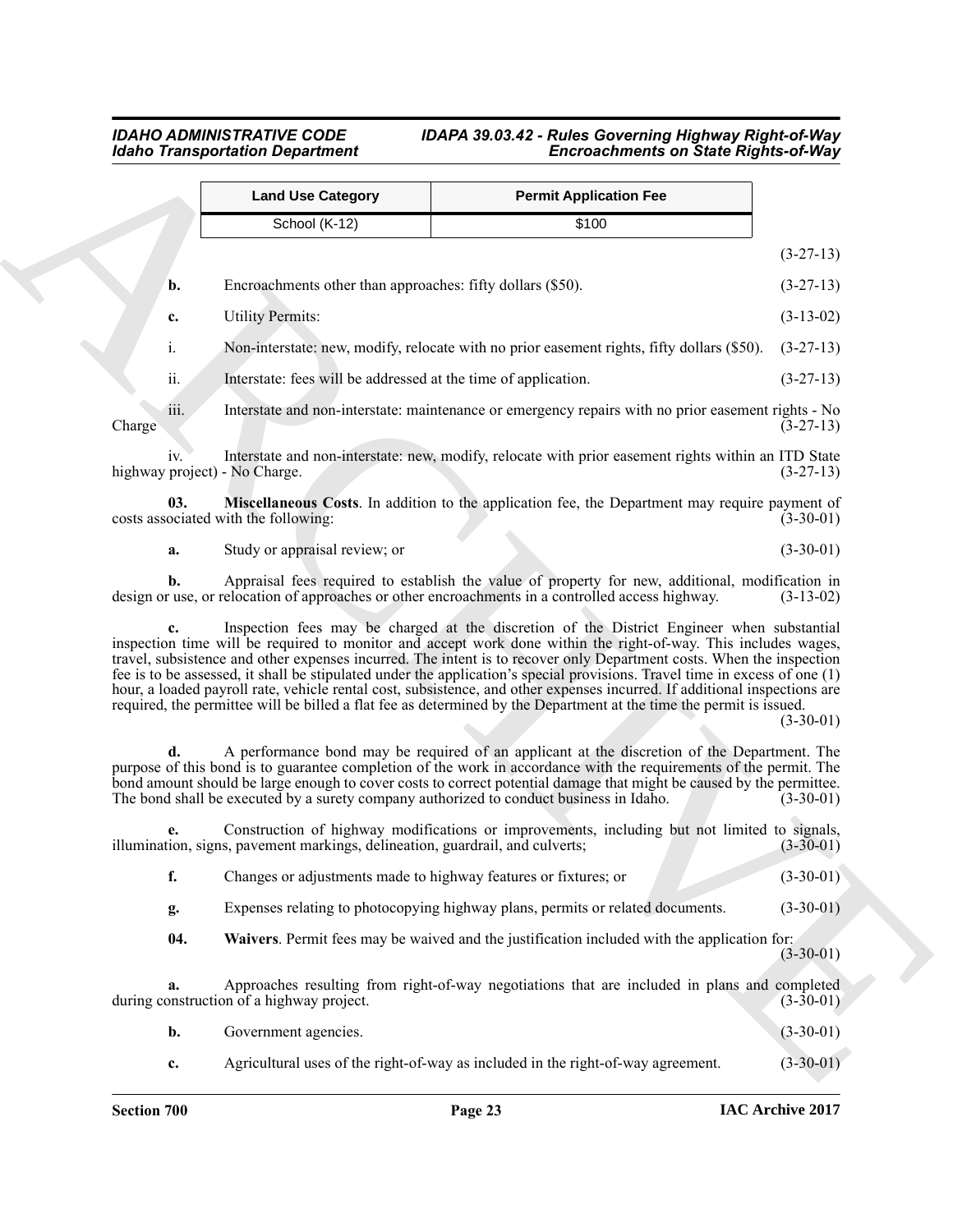**d.** Approaches and other encroachments where direct benefit to the Department is gained. (3-30-01)

**e.** Utility adjustments or relocations per project utility agreement, or requested by the Department, or utility maintenance and emergency repairs. (3-30-01)

# <span id="page-23-5"></span><span id="page-23-0"></span>**701. --799. (RESERVED)**

# <span id="page-23-1"></span>**800. UNAUTHORIZED AND NONSTANDARD ENCROACHMENTS.**

<span id="page-23-6"></span>**01. Compliance**. District Engineers shall ensure compliance with all applicable laws and Department policies relating to the removal or correction of unauthorized and non-standard encroachments in accordance with<br>Department rules and policies. (3-30-01) Department rules and policies.

<span id="page-23-10"></span><span id="page-23-9"></span>**02. Prohibition**. Approaches and other encroachments on state highway rights-of-way that are installed without an approved state highway right-of-way permit, or not constructed in accordance with the Department requirements as stated in the permit, or are naturally occurring adjacent to the state highway right-of-way line and create a hazard, are prohibited, may be removed or their use may be suspended until corrective action is taken. The application process shall be immediately initiated when applicable or the encroachment removed when such a permit cannot be approved. (3-30-01) such a permit cannot be approved.

Global Transportation Department<br>
4. Archives the state consistent is shown that the the transportation of the State Register of the State Register of the State Register of the State Register of the State Register of the **03. Nonstandard Encroachment**. When a permitted encroachment does not meet Department standards, the applicant or permittee shall be given one (1) month to upgrade the encroachment to the encroachment standards. Encroachments may be removed by the Department and legal action initiated to collect the removal cost. (Section 40-2319, Idaho Code) The one (1) month period may be shortened if an imminent or immediate threat to the safety of the traveling public is present. Time extensions may be granted by the Department or delegated local highway agency. However, if the permittee does not comply, the permit shall be revoked and the encroachment removed. (3-30-01) removed.  $(3-30-01)$ 

<span id="page-23-7"></span>**04. Encroachment Removal**. Any person or entity maintaining an unauthorized encroachment of any kind upon state highway right-of-way shall be served, according to law, with a notice to remove the same. Failure to remove the encroachment within forty-eight (48) hours shall be followed by a certified letter from the Department requesting removal within ten (10) days. If the encroachment is still not removed, the Department shall institute appropriate legal action to have it removed. The Department may take immediate corrective action if an imminent or immediate threat to the safety of the traveling public is present.  $(3-27-13)$ immediate threat to the safety of the traveling public is present.

<span id="page-23-8"></span>**05. Liability of Applicant**. The applicant may be held liable for injury or damages caused by the unauthorized or non-standard encroachment. The Department shall make no reimbursement for removal of unauthorized or non-standard encroachments nor shall compensation be made for any losses that may arise from their removal. The Department may initiate legal action to recover costs for the removal of unauthorized or non-standard encroachments. encroachments.

### <span id="page-23-3"></span><span id="page-23-2"></span>**801. PROHIBITIONS.**

<span id="page-23-4"></span>**01. Prohibited Uses**. The use of the highway right-of-way or any portion thereof for any of the guses or purposes shall be prohibited: (12-26-90) following uses or purposes shall be prohibited:

**a.** Mobile stores, mobile lunch wagons or similar businesses that stop vehicles to offer for sale or sell their wares. (3-30-01) their wares.  $(3-30-01)$ 

**b.** Solicitation or sale of any goods or services, attempts to serve, distribute, petition or recruit, and all associated stopping, standing or parking of vehicles (except Department-approved vending privileges in safety rest areas. (3-30-01)  $\frac{1}{3}$  areas. (3-30-01)

**c.** The storage of any substance, equipment or material, including but not limited to logs, lumber, or aggregates. (3-30-01) supplies or aggregates.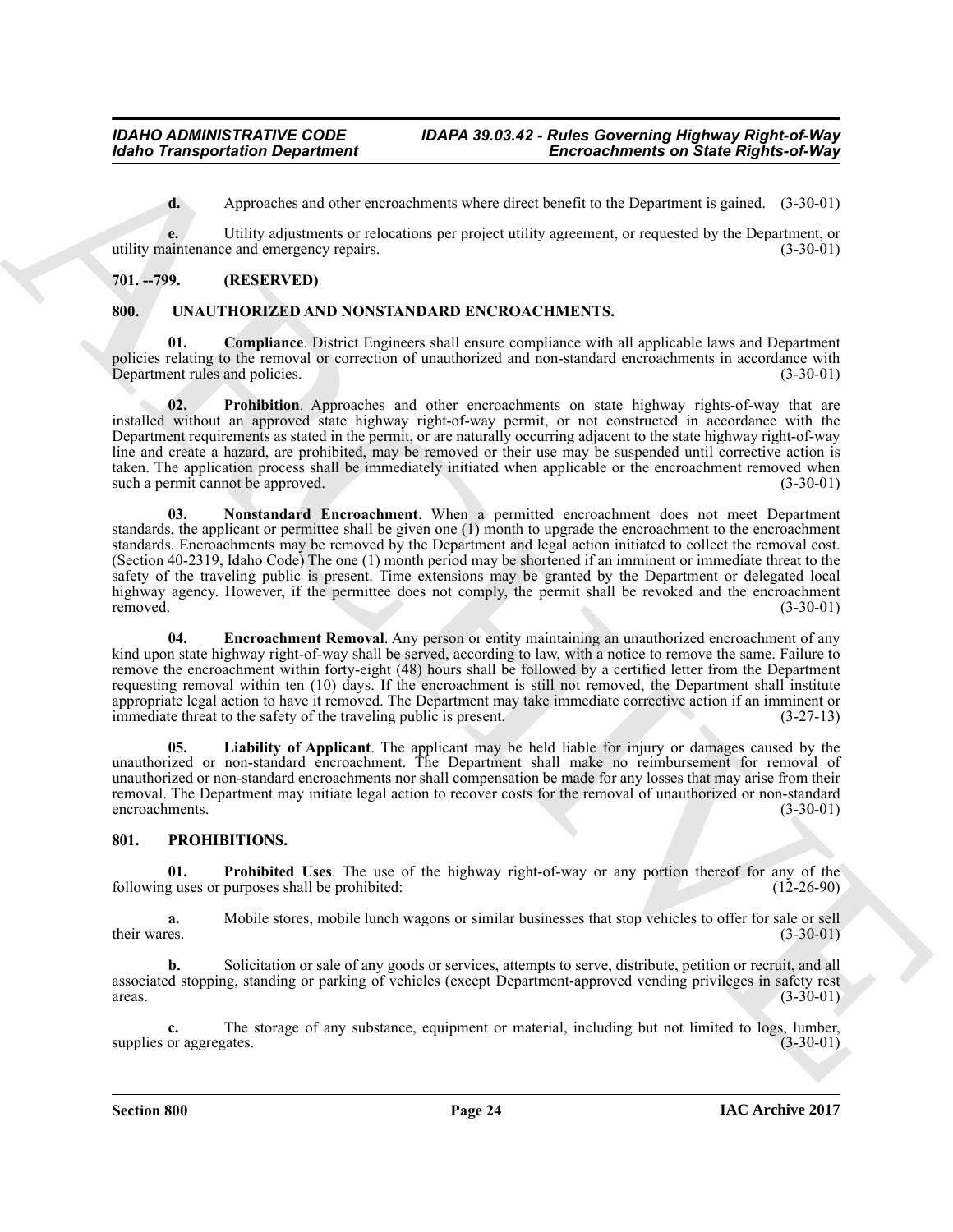**d.** The abandonment of vehicles or other large objects. (3-30-01)

**e.** Servicing, refueling and repairing of vehicles, except for emergencies.  $(3-30-01)$ 

**f.** The placement of portable objects or signs (material or copy), displays, or other unapproved fixtures. (3-30-01) highway fixtures.

**g.** Permanent, temporary or mobile structures, manned or unmanned. (3-30-01)

**h.** Any obstruction that creates a traffic hazard, including trees, shrubbery, fences, walls, non-standard stands, or other appurtenances. (3-30-01) mailbox stands, or other appurtenances.

**i.** Signs or displays that resemble, hide or because of their color, interfere with the effectiveness of gnals and other traffic control devices. (3-30-01) traffic signals and other traffic control devices.

<span id="page-24-3"></span><span id="page-24-2"></span>**02. Modification of Rule**. The Department may modify this rule for emergency, temporary ons for the benefit to the highway user. (3-30-01) installations for the benefit to the highway user.

Global Transportation Department<br>
a the statutional techniques of velocity, except for energies (3) 236-12<br>
(a) Service reduce and particle objects, except for energies (3) (4) 30-12<br>
(a) Service reduce the space of polic **03. Encroachment Hazards**. Encroachments shall not interfere with the safety of the highway or the visibility and effectiveness of traffic control devices, form a wall or building support, obstruct crosswalks or wheelchair ramps, or force pedestrians into the highway. (3-30-01) wheelchair ramps, or force pedestrians into the highway.

<span id="page-24-1"></span>**04. Board Jurisdiction**. The Board, by and through the Department, may consummate agreements with cities and villages whereby they may exercise their police powers on those matters within their jurisdiction.

(3-30-01)

# <span id="page-24-0"></span>**802. -- 999. (RESERVED)**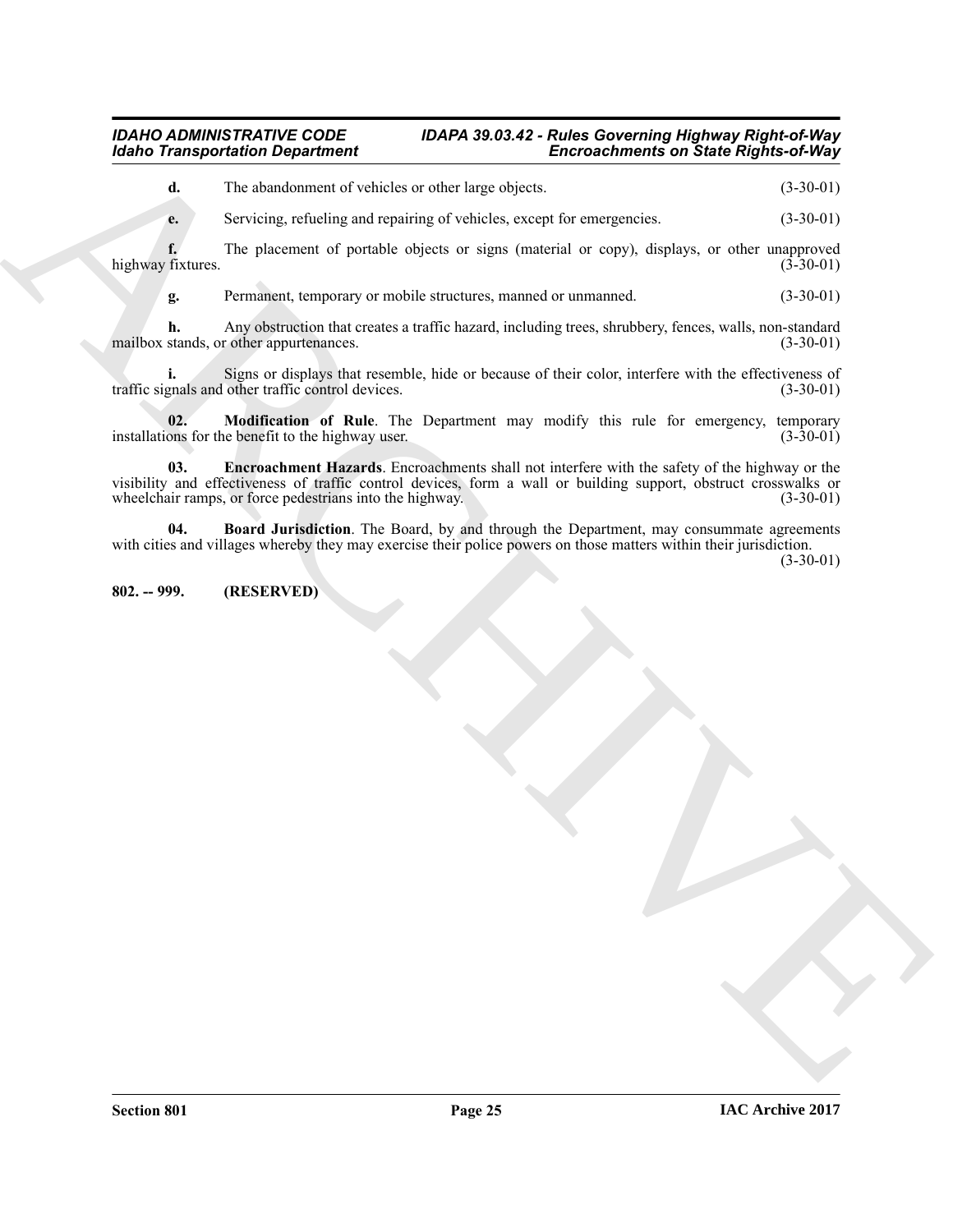# *Subject Index*

**A**

Administrative Appeal 2 Appeal Process 3 Commencement 2 Process Hold 2 Application Fees 22 Fee Administration 22 Fee Schedule 22 Miscellaneous Costs 23 Waivers 23 Applications & Permits 10 Administration 10 Applicant to Be Informed 10 Application Forms 10 Denial of Application 11 Department Held Harmless 11 Encroachment Conflicts 10 Local Highway Agency Authority 10 Payment for Impacted Highway Features 10 Permit Requirements 11 Required 10 Review Process 10 Void Application 11 Work Prior to Approval 10 Auxiliary Lanes 18 Auxiliary Lanes Required by Planned Development 18 Auxiliary Lanes to Enhance Roadside Business 18 Traffic Engineering Study 18 **D** Definitions, IDAPA 39.03.42 3 Access 3 ADT, Average Daily Traffic 3 Applicant 3 Appraisal 3 Approach 4 Approach Flare 4 Approach Skew Angle 4 Approach Transition 4 Approach Width 4 Authorized Representative 4 Auxiliary Lane 4 Board 4 Border Area 4 Boulevard Approach 4 Capacity 4

Clear Zone 4 Commercial Approach 4 Conduit 4 Construction 4 Corner Clearance 4 Department 4 Distance Between Approaches 4

District 5

District Engineer 5 District Route 5 Economic Opportunity 5 Emergency 5 Encroachment 5 Encroachment Permit 5 Farming 5 FHWA, Federal Highway Administration 5 Fiber Optic Cable 5 Field Approach 5 Flare Tangent Distance 5 Frontage Boundary Line 5 Frontage Road 5 Full Control of Access 6 Government Agency 6 Highway Right-of-Way 6 Interstate Highway 6 Joint-Use Approach 6 Landscaping 6 Loaded Payroll Rate 6 Local Highway Agency 6 Local Road 6 Median 6 Median Opening 6 MUTCD, Manual on Uniform Traffic Control Devices 6 Non-Standard Approach 6 Performance Bond 6 Permittee 6 Private Approach 6 Property Line Clearance 6 Public Approach 7 Public Highway 7 Public Highway Agency 7 Regional Route 7 Roadside 7 Roadway 7 Rural 7 Setback 7 Shall/Will, Should, May 3 Shoulder 7 Signal Spacing 7 Slope 7 Speed 7 State Highway System 7 Statewide Route 7 Stopping Sight Distance 7 Structure 8 Subdivision 8 Temporary Encroachment 8 Traffic 8 Traffic Control Device 8 Traffic Impact Study 8 Transitional 8 Travel Lane 8 Traveled Way 8

[A](#page-1-5)dministration And 2 (are the space of the space of the space of the space of the space of the space of the space of the space of the space of the space of the space of the space of the space of the space of the space of Trenching 8 Turnouts 8 Unauthorized Encroachment 8 Urban State Highway 8 Utility Facility 8 Utility Locating Service 8 Vehicle 8 Vision Triangle 9 Volume 9 Warrant 9 Working Day 9 **E** Expressway 5 **G** General 9 Access Control 9 Maintenance of Encroachments 9 Safety Requirements 9 General Regulations For Approaches 11 Applicable Standards 11 Approach Locations 12<br>Denial of Approach Application 12 General 11 Joint-Use Approach 11 Modification of Approaches by Department 12 Modification of Approaches by Permittee 12 New Approaches in Highway Construction 12 Required 11 **I** Imminent Threat 6 **L** Location & Design Standards For Approaches 12 Approach Alignment 15 Base & Surfacing 17 Border Area 17 Corner Clearance 15 Drainage 17 Figure 1 14 Grade 17 Guidelines 12 Property Line Clearance 16 Required 12 Setback 16 Sight Distance 16 Signal & Approach Spacing 12 Transitions & Flares 17 Width & Radius 15 Location & Design Standards For Other